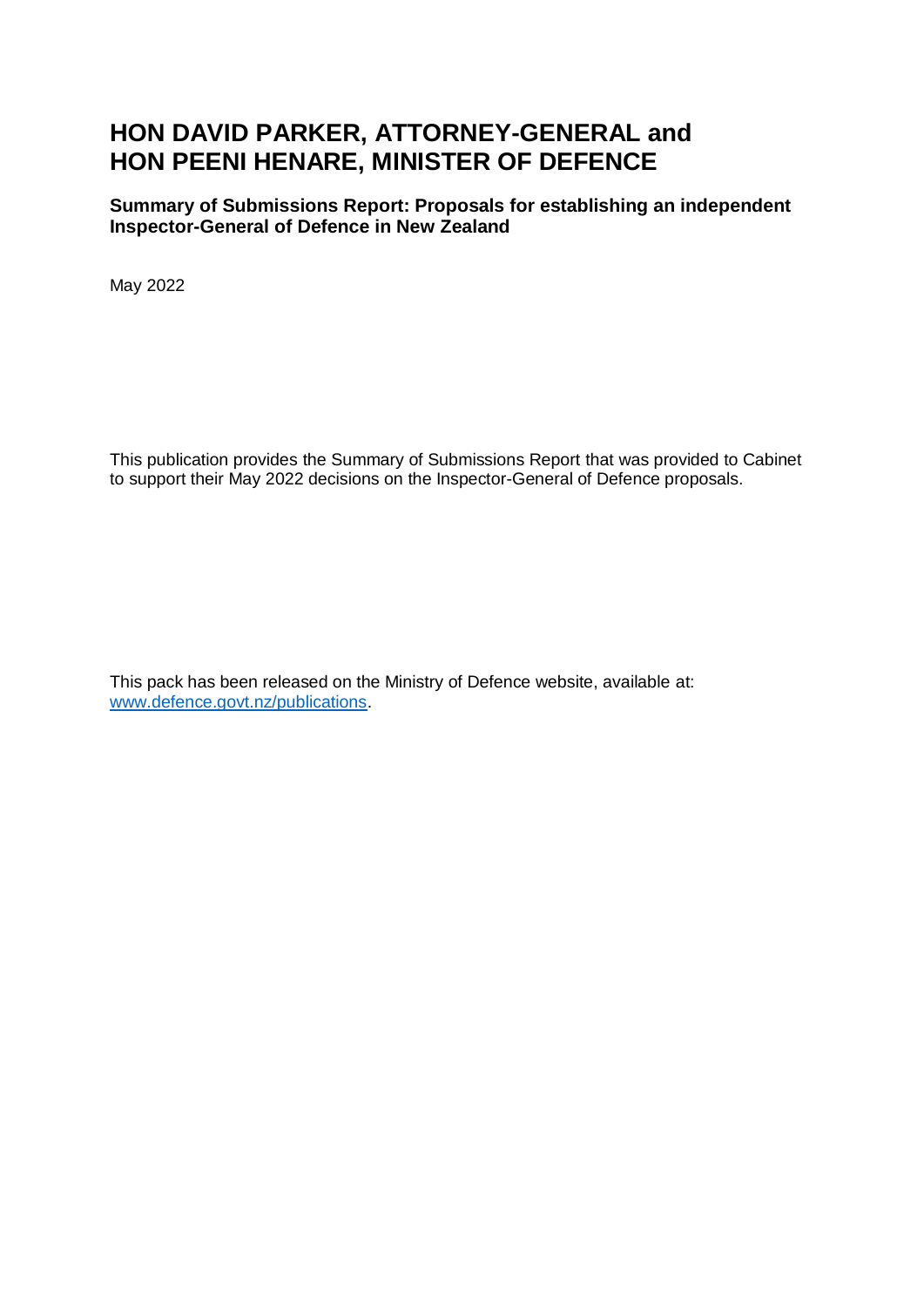

# **Summary of Submissions Report**

# **Proposals for establishing an independent Inspector-General of Defence in New Zealand**  Summary of Submissions Report export of Submissions Report<br>
is for establishing an independent<br>
-General of Defence in New Zealand<br>
and the Contract of Contract of Submissions Report<br>
2020<br>
2020<br>
2020

January 2022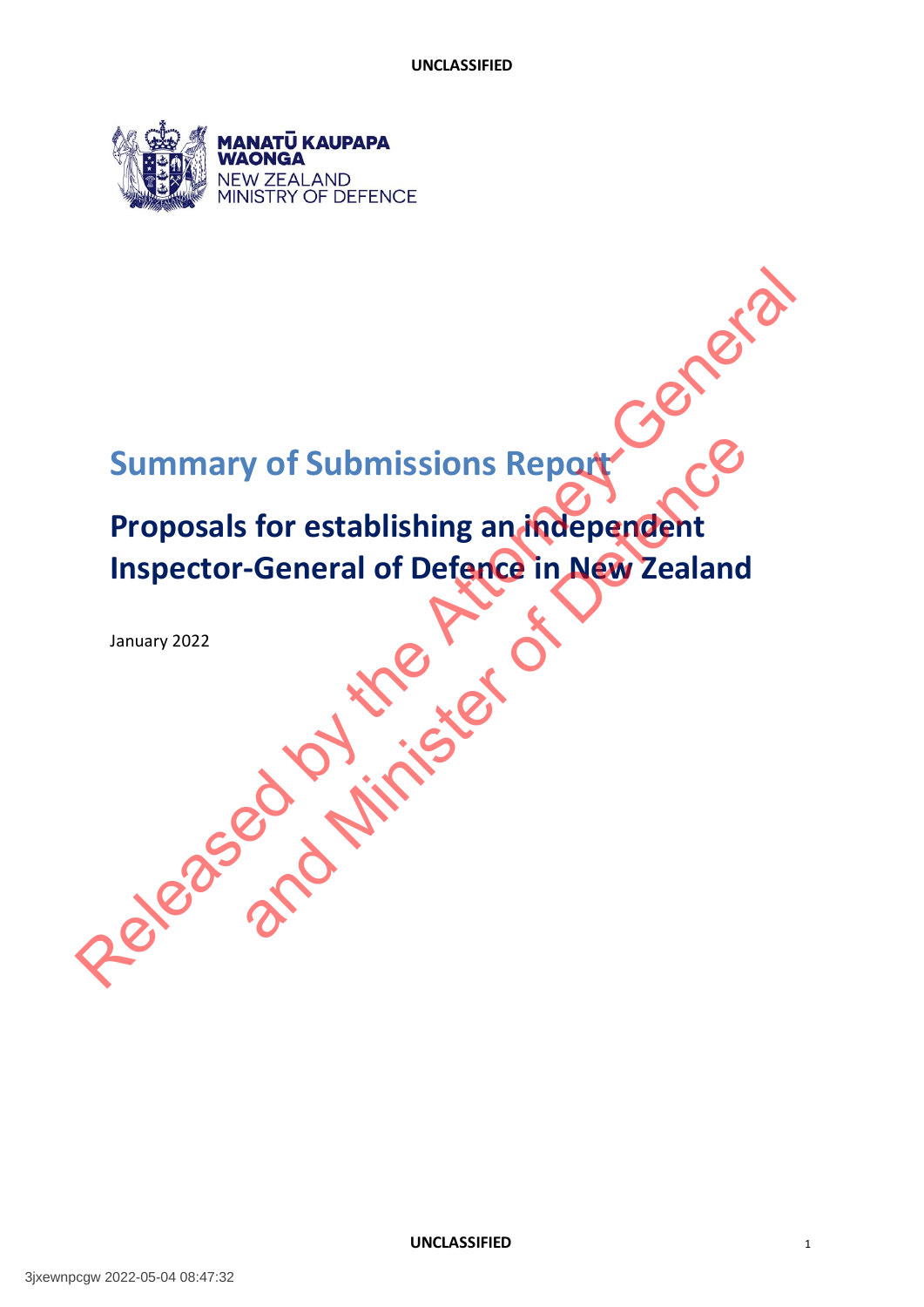#### **Contents**

|                                                                                                  | $\mathcal{U}_1$ 11 |
|--------------------------------------------------------------------------------------------------|--------------------|
|                                                                                                  |                    |
|                                                                                                  | 19                 |
|                                                                                                  |                    |
| The proposal regarding the IGD's form, governance/accountability, structure and appointments  20 |                    |
|                                                                                                  |                    |
|                                                                                                  |                    |
|                                                                                                  |                    |
|                                                                                                  |                    |
|                                                                                                  |                    |
|                                                                                                  |                    |
|                                                                                                  |                    |
|                                                                                                  |                    |
|                                                                                                  |                    |
| Persiant Collection                                                                              |                    |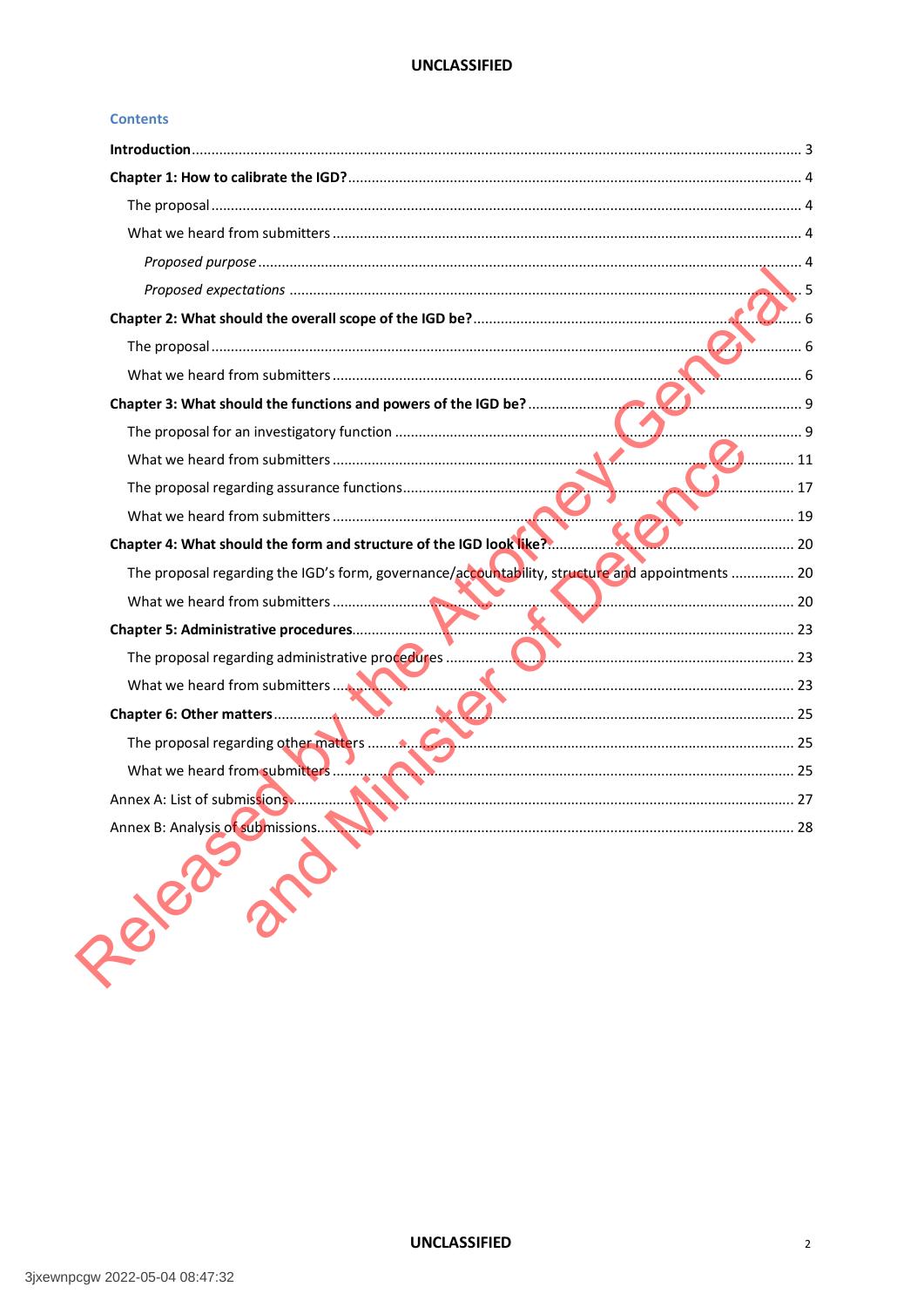# <span id="page-3-0"></span>**Introduction**

#### **Purpose of this document**

- 1. In July 2020, the Government accepted in principle the recommendation of the Inquiry into Operation Burnham and related matters (the Inquiry) to establish an independent Inspector-General of Defence (IGD) to oversee the activities of the New Zealand Defence Force (NZDF).
- 2. On 1 November 2021, the Government agreed in principle to the key policy proposals on the scope, functions, powers and form of an IGD. On 16 November, the Ministry of Defence (the Ministry) on behalf of the Government released a targeted consultation document setting out the key policy proposals of the four major design features of the proposed IGD.

| 2. | the key policy proposals of the four major design features of the proposed IGD.                                                                                                                                                                                                                                                                                                                                                                                                          | On 1 November 2021, the Government agreed in principle to the key policy proposals on the<br>scope, functions, powers and form of an IGD. On 16 November, the Ministry of Defence (the<br>Ministry) on behalf of the Government released a targeted consultation document setting out |  |
|----|------------------------------------------------------------------------------------------------------------------------------------------------------------------------------------------------------------------------------------------------------------------------------------------------------------------------------------------------------------------------------------------------------------------------------------------------------------------------------------------|---------------------------------------------------------------------------------------------------------------------------------------------------------------------------------------------------------------------------------------------------------------------------------------|--|
|    | <b>PURPOSE</b>                                                                                                                                                                                                                                                                                                                                                                                                                                                                           | <b>SCOPE</b>                                                                                                                                                                                                                                                                          |  |
|    | Why does the IGD exist?                                                                                                                                                                                                                                                                                                                                                                                                                                                                  | What are the bounds of what the IGD does?                                                                                                                                                                                                                                             |  |
|    | <b>FUNCTIONS AND POWERS</b>                                                                                                                                                                                                                                                                                                                                                                                                                                                              | <b>FORM AND STRUCTURE</b>                                                                                                                                                                                                                                                             |  |
|    | What should the IGD do and what<br>arrangements need to be in place to allow it to<br>do it?                                                                                                                                                                                                                                                                                                                                                                                             | How should the IGD be structured to ensure it<br>delivers its functions efficiently and is<br>appropriately accountable?                                                                                                                                                              |  |
| 3. | The targeted consultation document (and accompanying Cabinet material) were published on<br>the Ministry's website. <sup>1</sup> The Ministry reached out to seek the views of interested stakeholders<br>with a range of perspectives, including legal experts, academics, organisations that represent<br>Māori and veterans, non-government organisations, the Inquiry authors and the authors of the<br>book Hit and Run. In total, 36 individuals and organisations were contacted. |                                                                                                                                                                                                                                                                                       |  |
| 4. | 15 submissions were received in total (including a joint submission from two submitters). Eight<br>submissions were received by closing date of 13 December 2021. Seven late submissions were<br>accepted, the last of which was received on 11 January 2022.                                                                                                                                                                                                                            |                                                                                                                                                                                                                                                                                       |  |
| 5. | Responses to the proposals made in the submissions are summarised in the following<br>chapters. A list of the submitters is attached as Annex A. More information on the process by<br>which submissions were analysed is provided at Annex B.                                                                                                                                                                                                                                           |                                                                                                                                                                                                                                                                                       |  |
| 6. | <b>Next steps</b>                                                                                                                                                                                                                                                                                                                                                                                                                                                                        | The Ministry has analysed all of the submissions received and the feedback they contained has                                                                                                                                                                                         |  |
|    |                                                                                                                                                                                                                                                                                                                                                                                                                                                                                          | been incorporated in advice to support the Government to make final policy decisions on the                                                                                                                                                                                           |  |
|    |                                                                                                                                                                                                                                                                                                                                                                                                                                                                                          | establishment of the IGD. These submissions will continue to inform the Ministry's ongoing                                                                                                                                                                                            |  |

- 3. The targeted consultation document (and accompanying Cabinet material) were published on the Ministry's website.<sup>1</sup> The Ministry reached out to seek the views of interested stakeholders with a range of perspectives, including legal experts, academics, organisations that represent Māori and veterans, non-government organisations, the Inquiry authors and the authors of the book *Hit and Run*. In total, 36 individuals and organisations were contacted.
- 4. 15 submissions were received in total (including a joint submission from two submitters). Eight submissions were received by closing date of 13 December 2021. Seven late submissions were accepted, the last of which was received on 11 January 2022.
- 5. Responses to the proposals made in the submissions are summarised in the following chapters. A list of the submitters is attached as Annex A. More information on the process by which submissions were analysed is provided at Annex B.

# **Next steps**

The Ministry has analysed all of the submissions received and the feedback they contained has been incorporated in advice to support the Government to make final policy decisions on the establishment of the IGD. These submissions will continue to inform the Ministry's ongoing work on this matter.

 $\overline{a}$ 

<sup>1</sup> https://www.defence.govt.nz/the-latest/story/establishing-an-independent-inspector-general-of-defence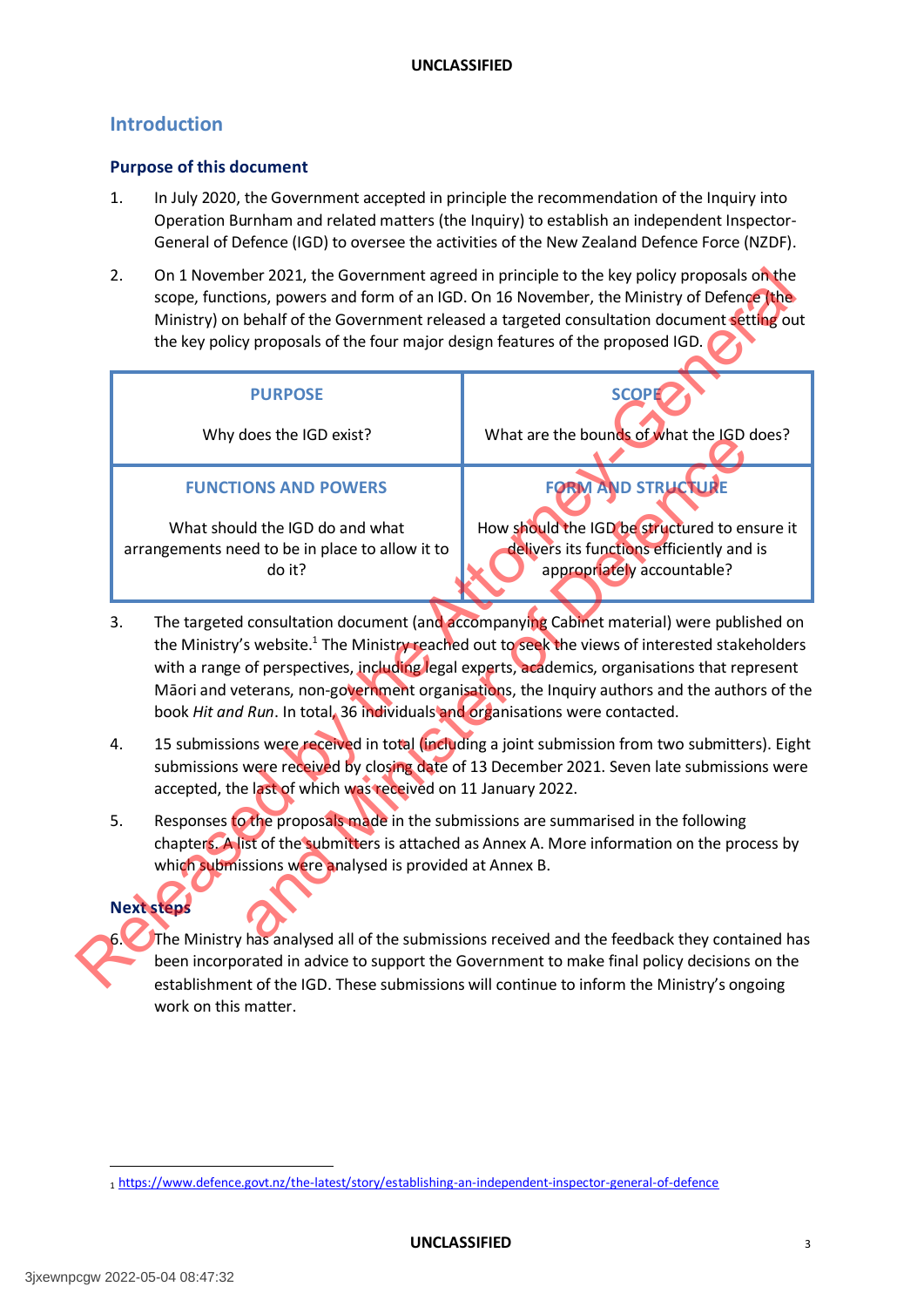# <span id="page-4-0"></span>**Chapter 1: How to calibrate the IGD?**

#### <span id="page-4-1"></span>**The proposal**

- 7. The targeted consultation document proposed the following:
	- a. **The purpose of the IGD should be to**:
		- i. assist the Minister of Defence to exercise democratic oversight of the NZDF;
		- ii. provide the Minister of Defence with an avenue, independent of the Defence agencies, to examine and expose failings and gaps in NZDF systems so that steps may be taken to address and prevent problems, and promote system improvements in the NZDF; and
		- iii. assist the Government in assuring Parliament and the public that the activities of the NZDF are subject to enhanced independent scrutiny.
	- b. **There should be expectations that the IGD ensure its actions:** 
		- i. are in the public interest, undertaken impartially and directly support the Minister of Defence to exercise democratic oversight of the NZDF and enable ministerial accountability to Parliament;
		- ii. represent an appropriate use of the IGD's resources, in terms of providing value for money to the people of New Zealand, and are proportionate, in terms of time, cost and resources, on the NZDF; and
		- iii. are informed by regular engagement with the Defence agencies, and take account of the military context in which the NZDF operates (for example, the military justice system).
- 8. The question asked of submitters was:
	- **1. Do you have any feedback on the proposed purpose of the IGD or our expectations as to how it should operate?**

# <span id="page-4-2"></span>**What we heard from submitters**

# <span id="page-4-3"></span>*Proposed purpose*

- 9. 13 submissions specifically commented on the proposed purpose, with 11 submissions broadly in support. The proposed statement of purpose was regarded as "appropriate (Submission No 006), well-articulated (Submission No 003), comprehensive and robust (Submission No 013), in line with the recommendations of the Inquiry and findings of the Expert Review Group<sup>2</sup> (Submission No 011), needed to be made explicit in legislation to guide the IGD (Submission No 004) and could make an important contribution to sustaining public trust and confidence in the NZDF." (Submission No 014). France Minister of Defence to the Minister of Defence with an avenue, independent of the N2D systems so that steps<br>agencies, to examine and expose failings and gaps in NZDF systems so that steps<br>improvements in the NZDF; a should be expectations that the IGD ensure its actions:<br>
are in the public interest, undertaken impartially and directly support the<br>
of Defence to exercise democratic oversight of the NZDF and enable mini<br>
accountability
	- 10. The following comments were made:

 $\overline{a}$ 

<sup>2</sup> The Inquiry had recommended that an Expert Review Group be appointed to look into the NZDF's organisational structure and record-keeping and retrieval processes. The Group finalised its report and the Government has accepted its recommendations in principle. The Group's report is available on the Ministry's website.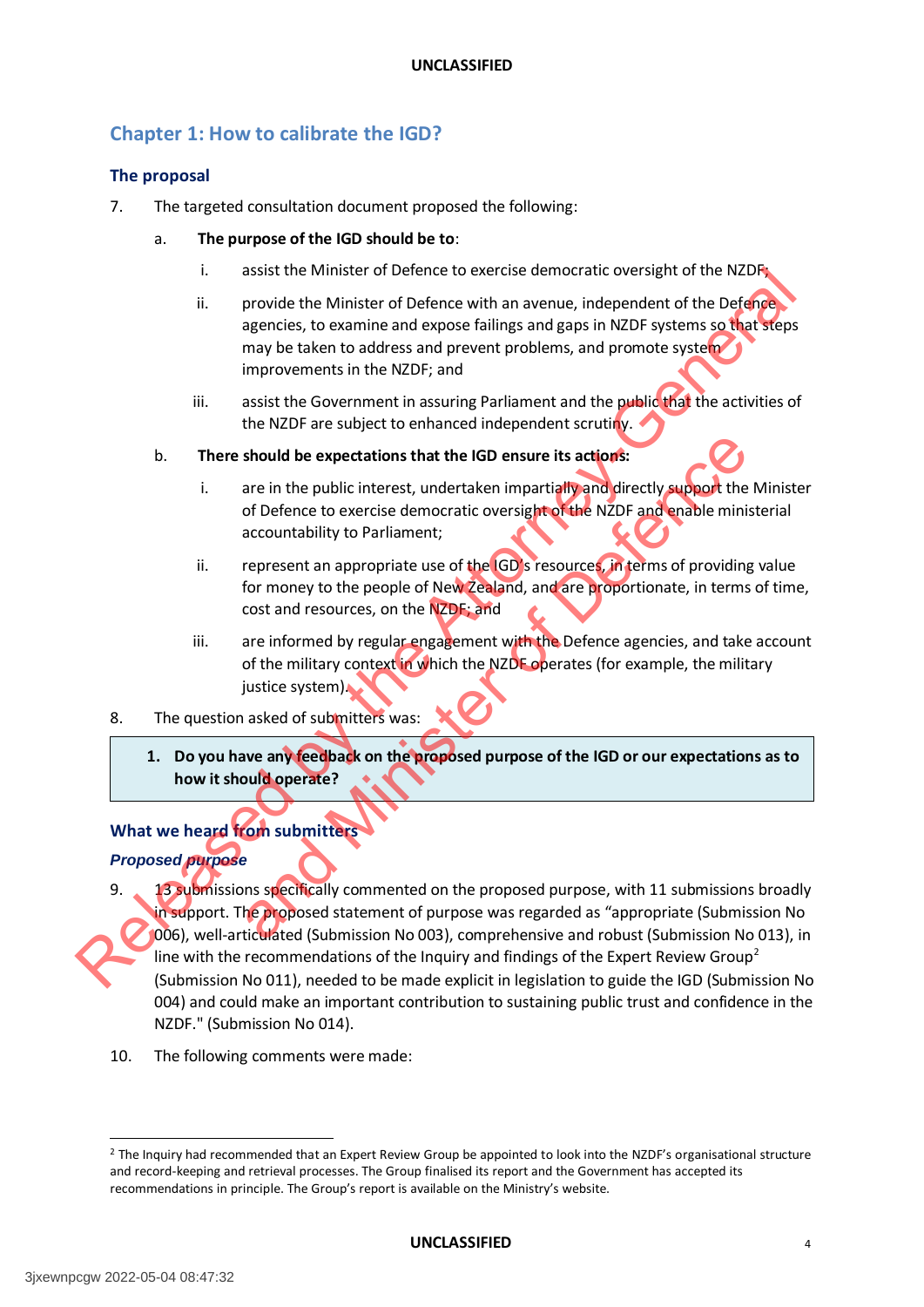- a. **International responsibilities**: The purpose should "recognise that the IGD has international responsibilities as well as domestic ones" (Submission No 002).
- b. **Ministerial accountability and public trust**: The purpose should include supporting ministerial accountability to Parliament; promoting and enabling transparency; and building public trust and confidence in the NZDF (Submission No 006).
- c. **Human rights obligations**: The purpose should link to international and domestic human rights obligations, in the same manner as the purpose of the Inspector-General of Intelligence and Security is set out in the Intelligence and Security Act 2017 (Submission No 009).
- 11. Two submissions did not support the proposed purpose. One submitter was of the view that it **was too broad** and should be calibrated to "circumstances in which similar failures [to Operation Burnham] might one day recur rather than [take] a blanket approach" (Submission No 001). Another submitter was of the view that it **was too narrow** – that it limits the IGD's independence and effectiveness, was not what the Inquiry had recommended and should be "to facilitate independent oversight of NZDF and enhance its democratic accountability" noting that "democratic accountability is about much more than assisting ministerial accountability to Parliament" (Submission No 005). rights obligations, in the same manners the purpose of the line pectro-General of the spectral of the system of the system of the system of the system of the system of the Attorney-General of the Att was too broad and sho

#### <span id="page-5-0"></span>*Proposed Expectations*

- 12. 10 submissions specifically commented on the proposed expectations with nine submissions broadly in support. Submitters were of the view that the proposals were appropriate to be included as legislative principles (Submission Nos 011 and 015), a useful way to set expectations for the IGD (Submission No 015) given its proposed broad remit and discretion (Submission No 004) and would contribute to sustaining public trust and confidence (Submission No 014). ie and effectiveness, was not what the Inquiry had recommended and ship independent oversight of NZDF and enhance its democratic accountability (Submission No 005).<br> **Examples the Control of NATU and America** accounts (Sub
- 13. The following comments were made:
	- a. **International Communities**: There should be an expectation that the IGD act in the interest of (Submission No 002) or have accountability directed towards (Submission No 008) overseas communities impacted by NZDF operations.
	- b. **Civil society groups**: There should be an expectation that the IGD "should maintain a close working relationship with civil society groups, including NGOs with expertise in civilian protection" and have a "responsibility to engage with international stakeholders, including civil society actors" (Submission No 002).

**Open and transparent process:** There should be an expectation that the IGD's processes be as open and transparent as possible (Submission No 006).

- **Value for money**: References to "value for money" should be avoided as "there can be no monetary value placed on the IGD's work. It should be funded robustly and, with just five personnel, the costs of salaries and investigatory support will be low in any event. Money should not be an object" (Submission No 013).
- 14. One submission did not support the proposed expectations for similar reasons to those regarding the IGD's proposed purpose (paragraph 11 above refers). It considered that the proposal is designed in a manner where accountability relies on the Minister. Instead they recommended a "better system has more legs to the accountability, including the public, media, MPs, select committee and… whistle blowers" (Submission No 005).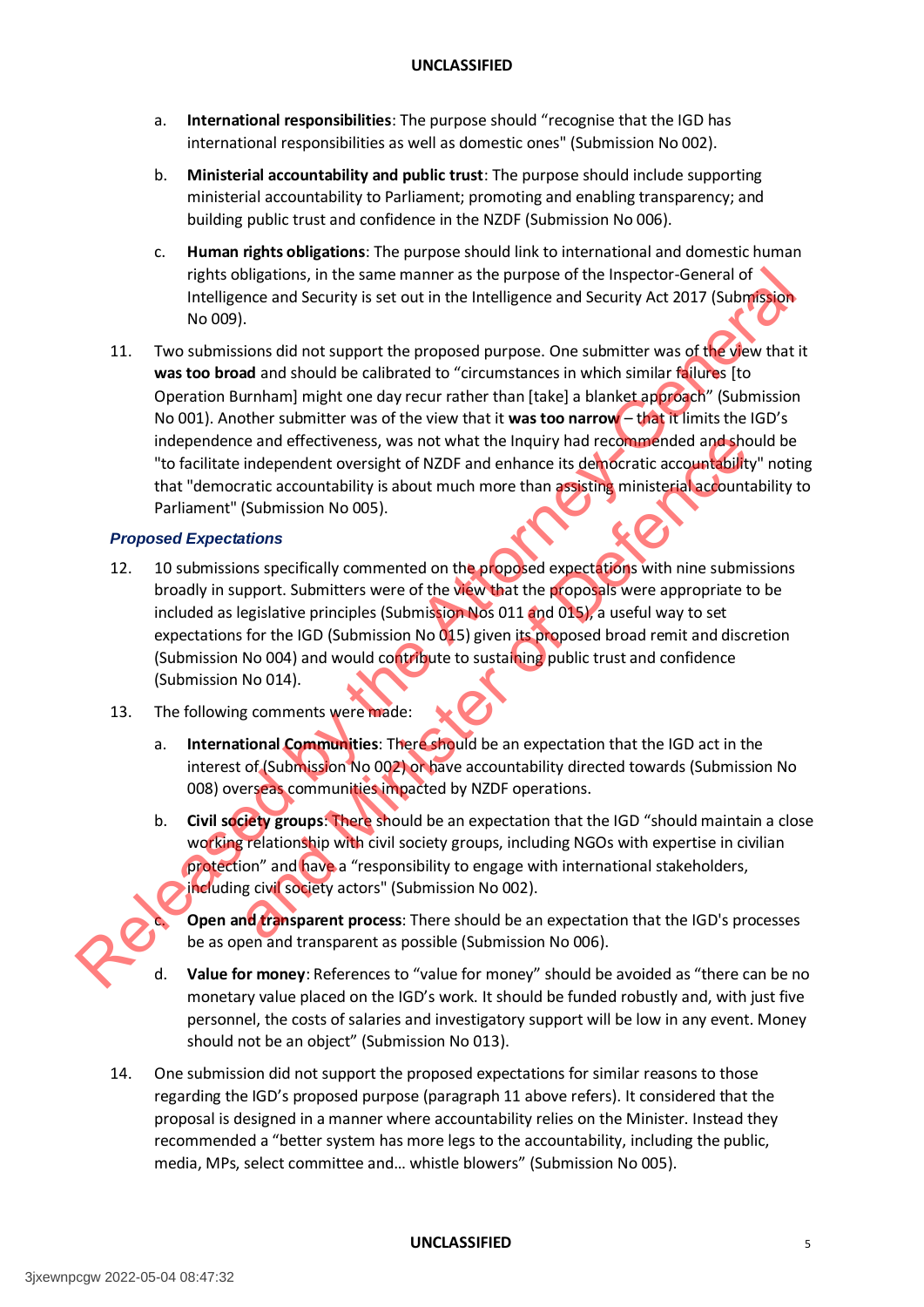# <span id="page-6-0"></span>**Chapter 2: What should the overall scope of the IGD be?**

#### <span id="page-6-1"></span>**The proposal**

- 15. The targeted consultation document proposed the following:
	- a. **The scope of the IGD** should include the full range of NZDF's activities (bar that of Veterans' Affairs) and the IGD should:
		- i. have own motion oversight functions into defined "operational activities"; and
		- ii. be able to provide oversight of any other matter on referral.
	- b. **The definition of "operational activities"** should include any domestic or international activity:
		- i. in time of war, armed conflict or any other emergency, whether actual or imminent;
		- ii. authorised by the New Zealand Government and that involves peace support operations, maintenance or restoration of law and order or the functioning of government institutions; or where the New Zealand Government agrees to provide assistance or contribution;
		- iii. declared by the Chief of Defence Force, by notice in writing;
		- iv. including training carried out directly in preparation for any specific activity in i-iii above; and
		- v. including intelligence operations carried out directly in preparation for, or in support, of any specific activity in i-iii above.

#### 16. The question asked of submitters was:

**2. Do you agree with the proposals on the scope of the IGD's oversight? Why/why not?**

#### <span id="page-6-2"></span>**What we heard from submitters**

#### *Proposed scope*

- 17. 14 submissions specifically commented on the proposed scope, with 12 submissions broadly in support. Submitters considered it was appropriate (012), commenting that it "appears to be robust and sufficiently encompassing to serve its purpose" (013). They were supportive of the IGD's "ability to initiate its own functions into 'operational activities' where the meaning of operational activities is left sufficiently open to permit significant discretion" (Submission No 014), noting the need for own-motion functions to ensure independence (Submission Nos 003 and 011) and the importance of "both own-motion and on-referral" functions (Submission Nos 006 and 015). France over motion oversight functions into defined "operational activities"; and<br>
i. be able to provide oversight of any other matter on referral.<br> **b.** The definition of "operational activities" should include any domest authorised by the New Zealand Government and that fivolves peaces to<br>operations, maintenance or restoration of law and order or the functionia<br>government institutions; or where the New Zealand Government agrees is<br>provide
	- 18. The following comments were made:
		- a. **International obligations**: The IGD's scope should be broadened to "cover protection of non-New Zealand NZDF stakeholders and partners, particularly vulnerable communities within humanitarian settings and operations. If they are to be excluded from the scope of the IGD, a rationale for (lack of) accountability to these groups needs to be made explicit to strengthen IGD transparency" (Submission No 008).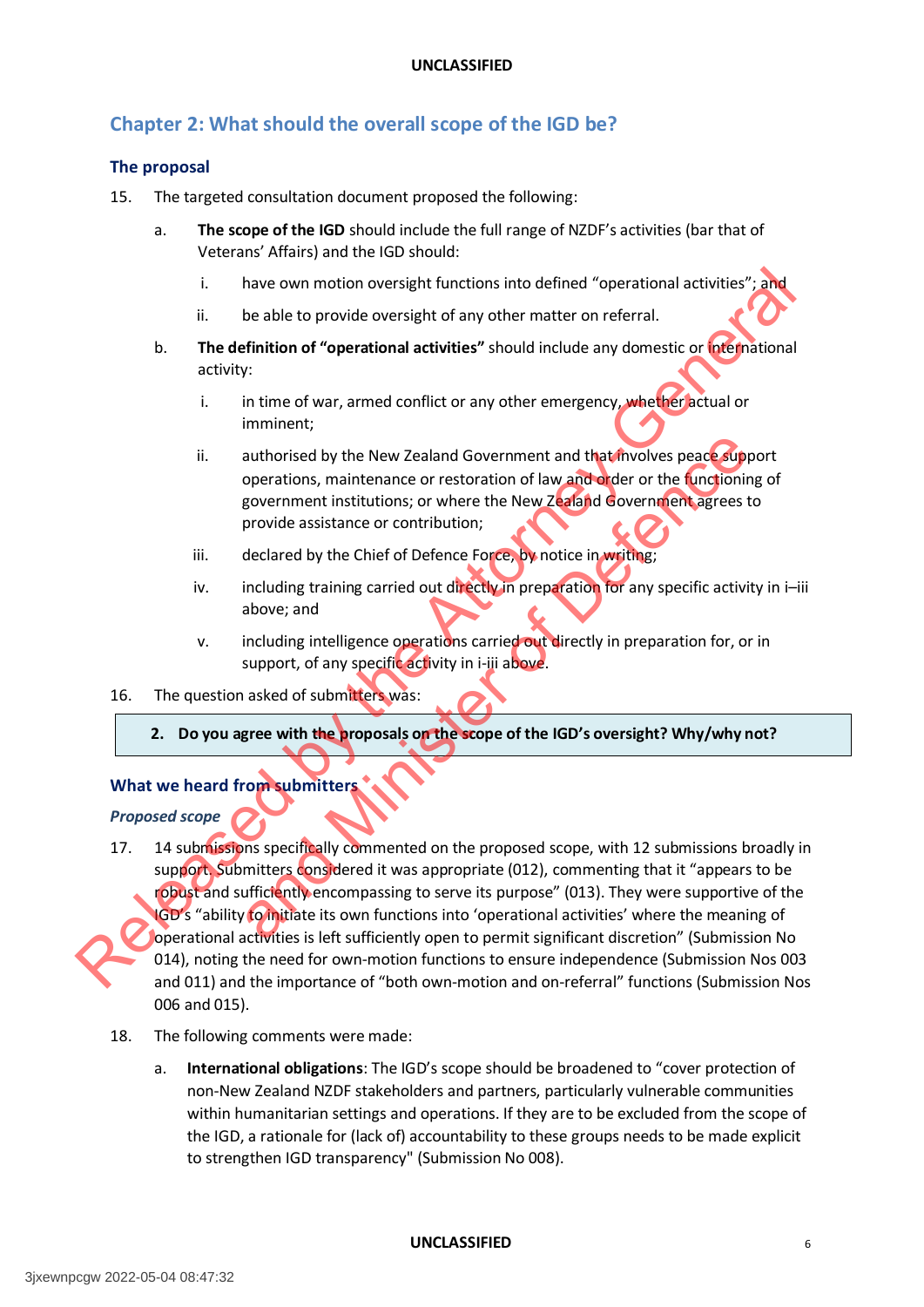- b. **Narrow scope**: The proposed scope of the IGD "appears narrow when compared with the Australian Inspector-General; whose role includes independent oversight, review and coordination of complaints made under the "Redress of Grievance" process" (Submission No 009).
- c. **Size of office**: It is "hard to see how [the IGD's own-motion functions] would work in practice given the tiny number of staff" (Submission No 003).
- d. **Referral matters**: It would be "useful to clarify what kinds of NZDF activity might fall into the 'on referral scope'" (Submission No 004).
- 19. Two submissions did not support the proposed scope:
	- a. One submission commented that the **scope is too broad** for the following reasons:
		- i. Failures identified in the inquiry "are not necessarily "generalisable" into NZDF's broad range of operational activities…There is no evidence provided that the problems relating to NZDF's handling of information and communications related to Operation Burnham applies across the full range of activities that NZDF undertakes" (Submission No 001).
		- ii. It's unlikely that operations similar to Operation Burnham will occur again because of changes in the security context (Submission No 001).
	- b. One submission commented that the **proposed scope is too restrictive** for the following reasons:
- i. The IGD's focus should not be on matters that have the most potential to affect public confidence in the NZDF and carry reputational risks for NZ. "Measuring worth by public confidence in NZDF and reputational risks is the stuff of Public Relations, not oversight and watchdog roles. Legality and propriety (as with IGIS) are much sounder standards"(Submission No 005). problems relating to NZDF's nandling of information and communications<br>to Operation Burnham applies across the full range of activities that NZDI<br>undertakes" (Submission No 001).<br>It's unlikely that operations similar to Op
	- ii. The Inquiry envisaged the IGD would investigate issues going to the prevailing culture or systemic failure to respond to sexual abuse allegations on its own motion. "The IGD should be given the widest scope and allowed to set its own priorities" (Submission No 005).

# *Proposed definition of operational activities*

- 20. 12 submissions specifically commented on the proposed definition of operational activities, with 10 broadly supportive. There was strong endorsement for the broad definition (Submissions No 002, 004, 006). Submitters considered the definition appropriate (Submission No 011) and commented that it "serves the ultimate objective of democratic accountability but does not impinge on areas that are already the subject of independent oversight" (Submission No 007). d. Referal andters: It would be "useful to distribute and the value of the Subsection of the state of the state of the state of the state of the state interval scheme is to broad for the following the state that the propo
	- 21. The following comments were made:
		- a. **Cyber-security matters**: The inclusion of cyber-security matters, which may need particular kinds of technical expertise in the IGD, may stretch the functions and personnel of the IGD too far (Submission No 003).
		- b. **Matters that cut across operational and non-operational activities**: Provision should be made to enable the IGD to investigate issues that are not "strictly operational", i.e. those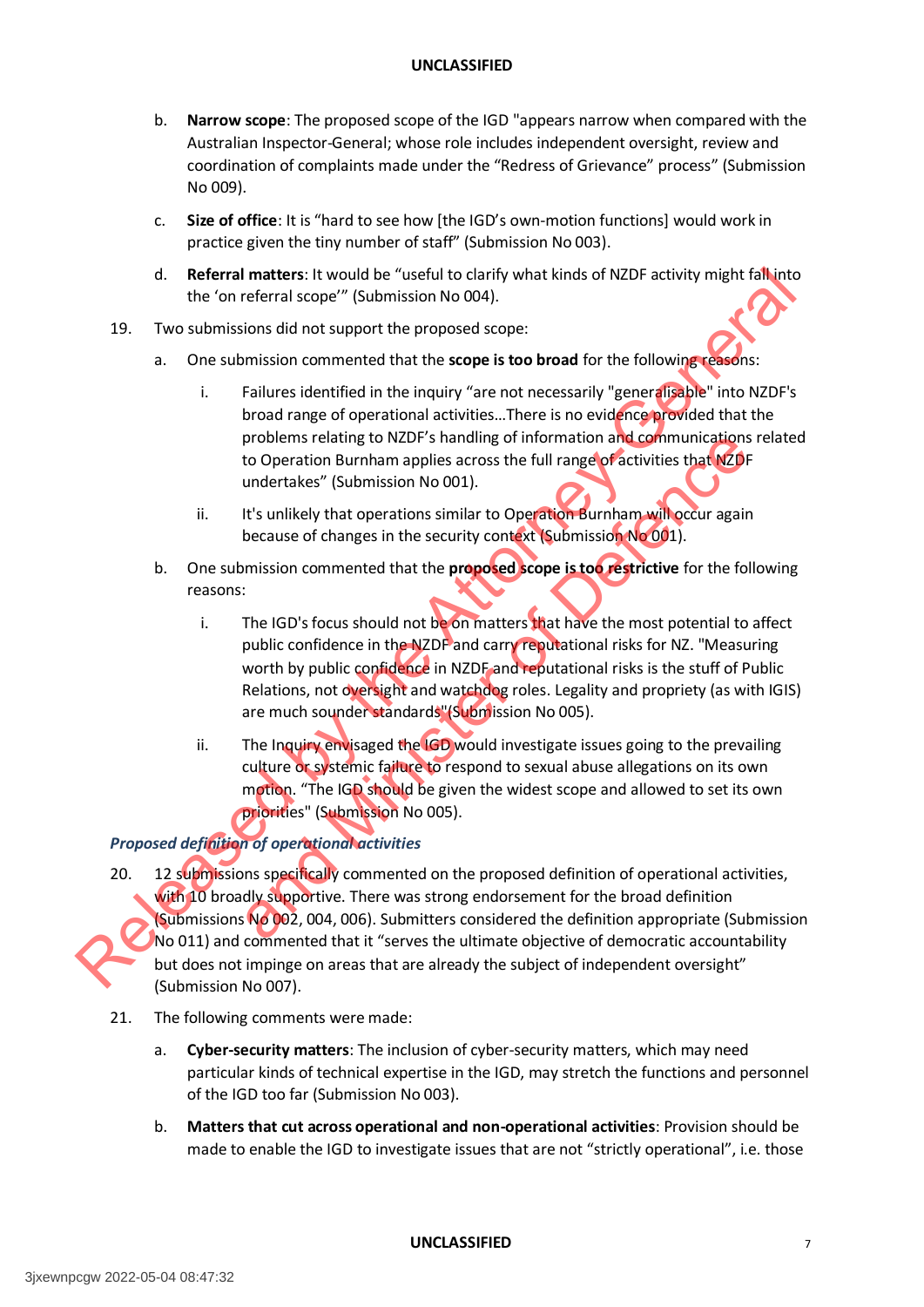that might occur across operational and non-operational activities (such as sexual misconduct and bullying) (Submission No 002).

- c. **Cover a range of scenarios**: An expectation that the definition would "have been subjected to scenario testing to check its scope, e.g. events that might cause civilian harm or risks generated by information loss or environmental or damage or hazards" (Submission No 011). IGD oversight and access to "pre-emptive actions [such as administrative or decision-making prior to field operations] should also remain a primary focus" (Submission No 008).
- d. **Activities not directly related to operations**: "It is not clear to me why 'preparatory raise, train and sustain activities' or other activities that do not 'directly relate' to an operation are automatically excluded from this definition. I can imagine problems that start with general training or domestic activities bleeding into operational activities (for example around Op Respect). Would the IGD only be able to look at the symptoms as they play out on operations and not go back and look at earlier causes?" (Submission No 014).
- e. **Ability to investigate historic incidents**: It should be made clear that this definition permits the IGD to investigate historic incidents (Submission No 015).
- 22. Two submissions did not support the proposed definition. One submission recommended **a more narrow definition** "focused only on operations in an (international) armed conflict with international presence for peace-keeping/national building" (Submission No 001). Another submission considered the proposed the proposed definition "extremely narrow" and recommended that the "IGD should be given the **widest possible scope** and trusted to set its own priorities" (Submission No 005). Example the model and the material of the Attorney-General operations and the Attorney-General operation and the material operation of the material operation are automatically excluded from this definition. I can imagine p and Ministers in the Republicant Schular Leman Control Control of the Republicant Control of the IGD to investigate historic incidents (Submission No 015), cions did not support the proposed definition. One submission reco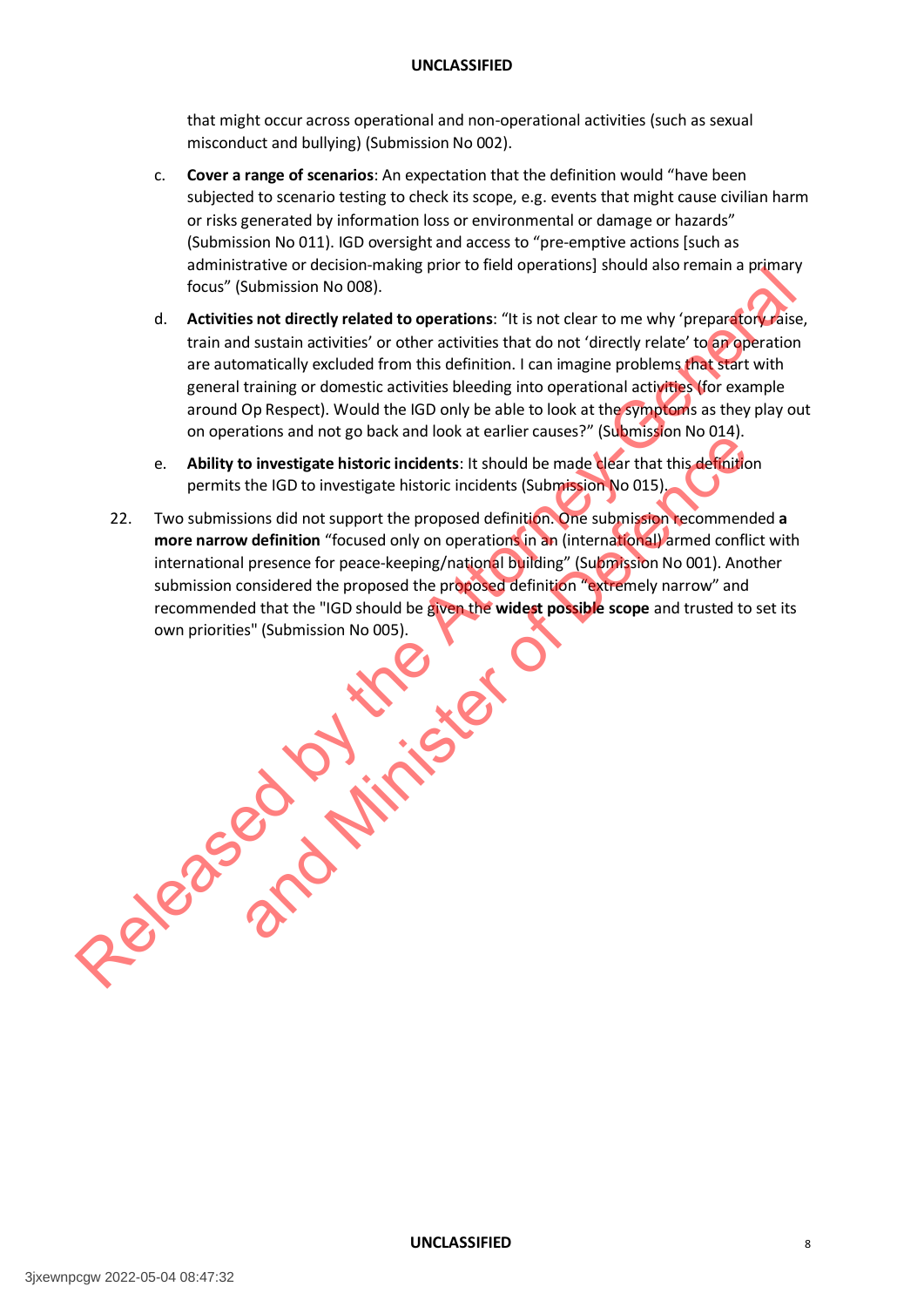# <span id="page-9-0"></span>**Chapter 3: What should the functions and powers of the IGD be?**

#### <span id="page-9-1"></span>**The proposal for an investigatory function**

- 23. The targeted consultation document proposed the following:
	- a. **Investigatory function**: The IGD should be able to investigate, under its own motion, defined operational activities and any matter referred to it by the Minister of Defence, Secretary of Defence or the Chief of Defence Force.
	- b. **Focus of investigations**: The scope of investigatory power should be to establish facts, and make:
		- i. findings (i.e. draw conclusions from the established facts); and, as appropriate
		- ii. recommendations that further steps be taken to determine civil, criminal or disciplinary liability; and/or
		- iii. recommendations for the improvement and benefit of the NZDF relevant to the findings of the investigation.
	- c. **Powers**: The IGD should have the ability to:
		- i. summon and examine any person on oath, and require any person to provide information (including documents or other things);
		- ii. enter, at a reasonable time, any premises or place occupied or used by the NZDF, subject to safety and security considerations (following written notification to the Chief of Defence Force);
		- iii. access all NZDF records, databases and information systems; and
		- iv. require witnesses to disclose information that would otherwise be under an obligation of secrecy without it constituting a breach of any law that requires that secrecy.
- d. **Special Process**: When operations are ongoing, the Chief of Defence Force should make the decision on whether or not an investigation could proceed (for reasons of safety and security and impact of operations). The IGD would notify the Minister of Defence if its request has been declined. The Chief of Defence Force would inform the IGD if the situation changes or when operations have ceased. Secretary of Defence or the Chief of Defence Force.<br> **By Couse of investigations:** The scope of investigatory power should be to estable it distinguishes and make:<br>
i. findings (i.e. draw condusions from the established fa recommendations for the improvement and benefit of the NZDF relevant<br>findings of the investigation.<br>SIES The IGD should have the ability to:<br>SIES The IGD should have the ability to:<br>SIES The IGD should have the ability to:

# Legal offences to prohibit:

- wilfully obstructing, hindering or resisting the IGD in the exercise of its powers; making false statements, misleading or attempting to mislead the IGD in the exercise of its powers; and refusing or failing to comply with any lawful requirement of the IGD. These acts would be punishable by a maximum fine of \$5,000.
- ii. publishing or broadcasting, causing the publication or broadcast of, or otherwise distributing or disclosing, decisions relating to, or reports of, IGD investigations without the Minister of Defence's written permission. These acts would be punishable by up to two years' imprisonment and a maximum fine of \$10,000.
- f. **Protections and Safeguards**: To protect people and information during and after investigations, IGD's access to NZDF records and information systems, premises or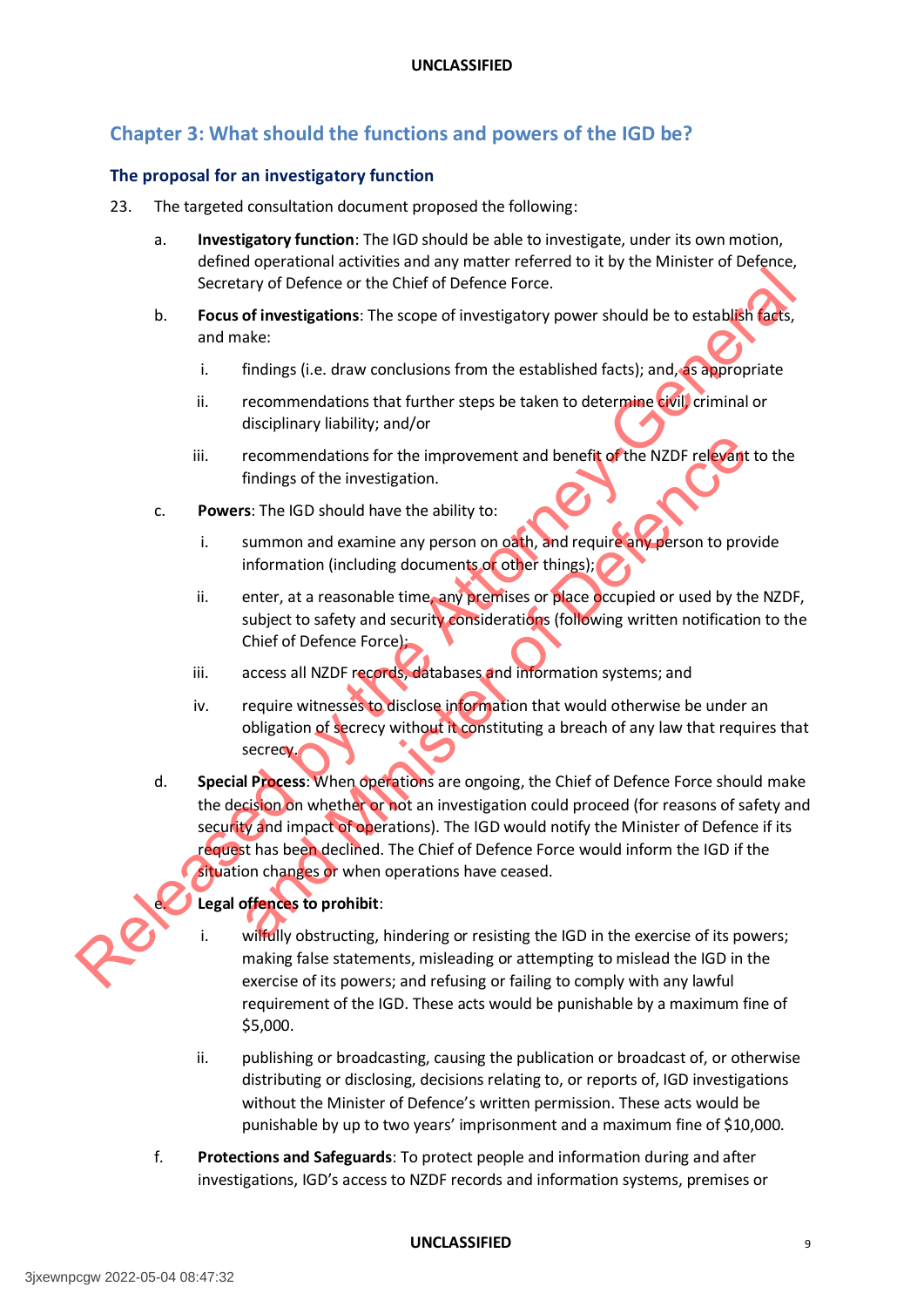places, natural justice, anti-discriminatory safeguards and protection against selfincrimination for witnesses and investigation participants.

- g. **Confidential or sensitive information**: A special security process before the IGD can require the disclosure of information that has obligations of secrecy or non-disclosure.
- h. **Mechanisms to support the IGD's oversight**: NZDF should be obliged to:
	- i. cooperate and assist the IGD in undertaking its functions; and
	- ii. via the Chief of Defence Force, notify the IGD in the event of the establishment of an internal Court of Inquiry or reports of civilian harm and findings or assessments following NZDF internal processes for responding to reports of civilian harm.

#### i. **Relationship to existing oversight**:

- i. The IGD should be able to consult with other oversight bodies before undertaking an investigation and be able to decline to investigate; defer its investigation until another body has completed its own investigation; or refer the matter to a more appropriate body.
- ii. The IGD should not be able to investigate where a Court of Inquiry has been established until that process has concluded, unless there is an unreasonable delay in undertaking and concluding that process; or the matter has been referred from the Minister of Defence or the Chief of Defence Force.

#### j. **Investigation reports**:

- i. IGD should determine the classification of finalised reports, in accordance with national classification criteria, and after having taken into account the Chief of Defence Force and Secretary of Defence's views. Where a report quotes or summarises any matter with a classification, it must not be given a lower classification in the IGD's report. II. via the Chief of Defence Force, notify the IGD in the event of the establishmental count of inquiry or reports of civilian harm and findings or a general count of inquiry and relationship to existing oversight:<br> **Rel** another body has completed its own investigation; or refer the matter to<br>appropriate body.<br>The IGD should not be able to investigate where a Court of liquity has be<br>established until that process has concluded, unless ther
	- ii. IGD should be able to share reports with relevant ministers where they relate to or impact other portfolios, and with the Foreign Affairs, Defence and Trade Committee, subject to security classification, and with permission from the Minister of Defence.
		- IGD should publish its investigation reports online unless there is a good reason not to.
		- Where reports contain classified or other information that cannot be disclosed, the IGD should publish its investigation reports to the extent possible while safeguarding national security, New Zealand's international relations and obligations of confidence, among other matters.
	- k. **Outcome of investigations:** the Chief of Defence Force should notify the IGD, the Minister of Defence and the Secretary of Defence of any action to be undertaken to give effect to an IGD recommendation, or the reasons for any proposal to depart from, or not implement, any recommendation.
	- 24. The question asked of submitters was:

#### **3. Do you agree with the proposals on IGD investigations? Why/why not?**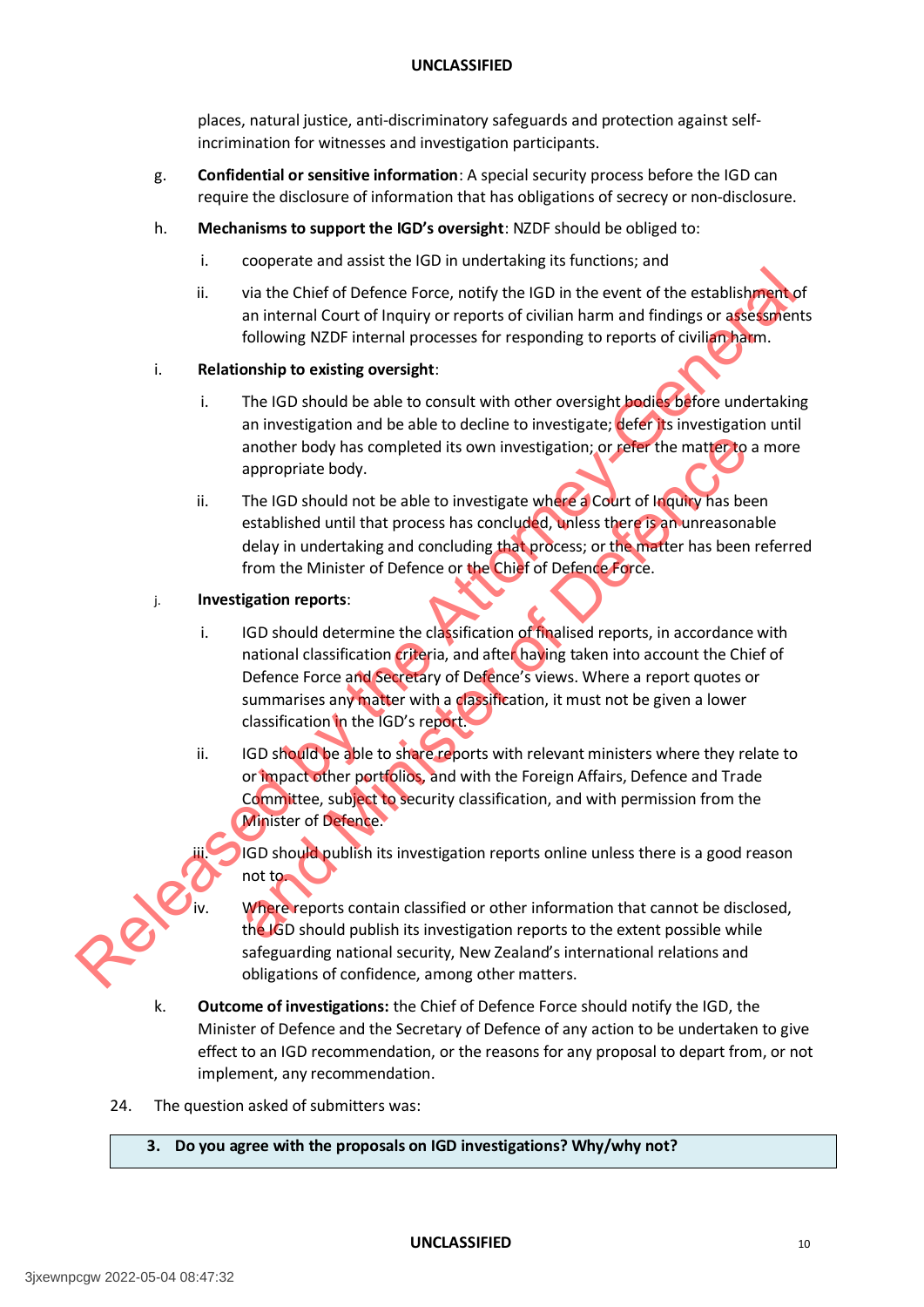#### <span id="page-11-0"></span>**What we heard from submitters**

#### *Proposed investigatory function*

- 25. Eight submissions specifically commented on the proposed investigatory function, with seven submissions broadly in support. Those that supported also asked whether the IGD would be "able to look at the symptoms as they play out on operations and not go back and look at earlier causes?" (Submission Nos 008 and 014) or advise on trends and risks (Submission No 011).
- 26. One submission did not support the proposal because they considered that there were limitations on the kinds of investigations that the IGD could undertake on its own motion, and because it would lack a complaints function (Submission No 005).

#### *Proposed own motion investigation function*

- 27. Six submissions specifically commented on the proposal, with five submissions broadly in support. Those that supported said it is "vital that the IGD has 'full discretion' to investigate operational activities" (Submission No 012), agreed there "shouldn't be statutory requirements to be met before an investigation can be launched" (Submission No 015) and stated it is "crucial the IGD has an 'own-motion investigation function'" (Submission No 002).
- 28. One submission did not support the proposal for similar reasons to those set out in paragraph 27 above (Submission No 005).

#### *Proposed on referral investigation function*

- 29. Seven submissions specifically commented on the proposal, with six submissions broadly in support. The following comments were made:
- a. **Select Committee should have ability to refer**: Submitters recommended that the Foreign Affairs, Defence and Trade Select Committee be able to refer matters to the IGD (Submission Nos 002, 003, 012 and 015) because of a view that the Committee "is, and has been, an ineffective forum for holding the NZDF to account. (Submission No 015), "does not have the significant powers to fully undertake an inquiry of this kind, and the more avenues by which to draw matters to the attention of the IGD the better" (Submission No 003) and it would "ensure independence and maintain democratic accountability" (Submission No 002). 2011<br>
2011<br>
2011<br>
2011 Consideration did not support the proposal because they considered that there were<br>
limitations on the kinds of investigations that the IGD could undertake on its own method<br>
25. Six submissions spec Se una supported said it is vican time the isotropic mode said to the control of the set the set that the statutor's sto be met before an investigation can be launched (Submission No 015 structial the IGD has an 'own-motio
	- b. **More individuals or organisations should be able to bring matters to the IGD's attention**: Submitters recommended that concerns should be able to be raised by civil society groups (including possible victims) (Submission No 002), any member of NZDF or Ministry of Defence (Submission No 013) and the public (Submission No 015). It was suggested that the IGD should be able to initiate an "own motion" investigation based on a request to investigate, or disclosure of information, from a member of the public, provided that such a complaint or request to investigate meets the same threshold that would justify an investigation "on referral" by the Minister of Defence, the Secretary of Defence, or the Chief of Defence Force (Submission No 015). It was also recommended that other oversight bodies should be able to refer matters to IGD following consultation with IGD and following its agreement (Submission No 006).
	- 30. One submission did not support the proposal because of a view that the "proposed system, where accountability relies on the Minister['s referral], did not work [when allegations arose about Operation Burnham" because Ministers are reliant on senior defence officials (Submission No 005). In addition to the points made at paragraph 29 a and b, it recommended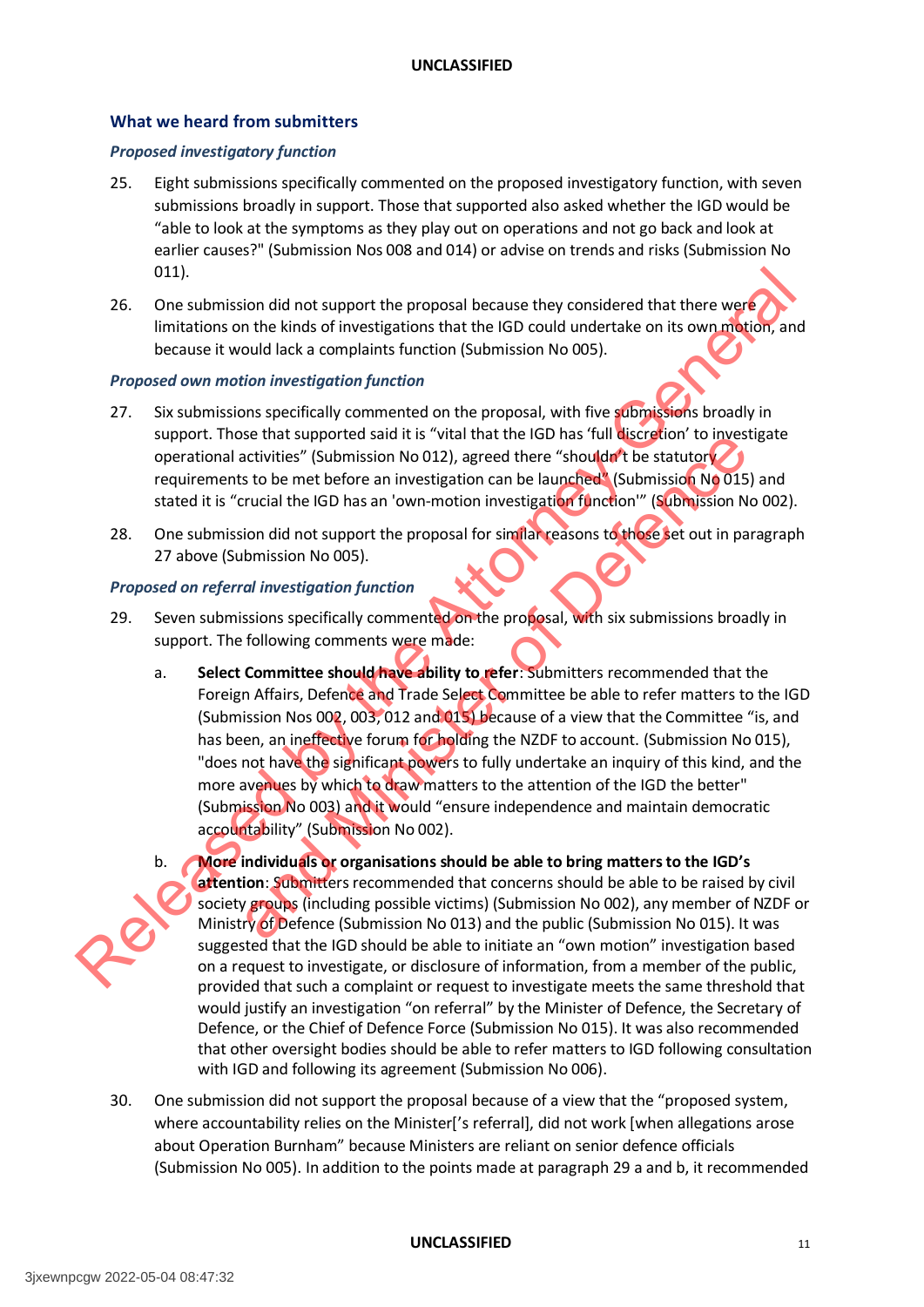that "a better system has more legs to the accountability, including the public, media, MPs, select committee and whistle-blowers" and that "nothing in the setup and legislation for the IGD should stop anyone proposing a subject for an IGD inquiry".

#### *Proposed focus of investigations*

- 31. Of the six submissions that commented on the proposed focus of investigation or the scope of the investigatory power, five of the submissions were broadly in support. The following comments were made:
	- a. **There should be an ability to provide redress or compensation for human rights violations**: "What would the functions of the IGD be in the event an investigation leads to a finding of that human rights may have violated [*sic*]? There appears to be no mention of accountability or remedial functions", noting that the New Zealand Inspector-General of Intelligence and Security can provide recommendations for redress (Submission No 009).
	- b. **There should be an ability to identify gaps and risks**: "Should the IGD have the ability to advise on risks and trends arising from a range of investigations?" (Submission No 011).
- 32. One submission did not support the proposal and considered that "lawfulness and propriety should be defining parts of the IGD's purposes…These do not have to be the only parts of the purposes, but it is essential that they are part of the purposes/functions…[the IGD] should have the 'power to make findings of fact or fault, and the power to make recommendations'". The submission was concerned that current settings steer the IGD into a "system improvement approach" rather than making "adverse findings" (Submission No 005).

#### *Proposed Powers*

- 33. Of the seven submissions that commented on the proposed investigatory powers, six submissions were broadly in support. Feedback was that statutory powers are needed (Submission No 006), are broadly consistent with the Inquiries Act (Submission No 010), and "look comprehensive and similar to those held by equivalent actors" (Submission No 014).
- 34. Those that supported also made three comments: One, that the proposed powers should be linked to the intended purpose and functions of the IGD (Submission No 006). Two, that there should be an additional power for the IGD to have warrantless search and seizure authority and "if warrants are deemed necessary, they should be authorised by legal authorities outside the NZDF/MoD" (Submission No 013). Three, care should be taken not to undermine the Evidence Act privilege that can be asserted by media in legal proceedings (i.e. with respect to confidential sources or source-related information), and with requiring witnesses to disclosure information under obligation of secrecy) (Submission No 015). comments were model.<br>
There should be an ability to provide redress or compensation for human rights<br>
in the should be an ability to provide redress or compensation for human rights<br>
to a finding of that luminar rights ma should be an ability to identify gaps and risks: "Should the IGD have the<br>on risks and trends arising from a range of investigations?" (Submission i<br>ion did not support the proposal and considered that "lawfulness and pro<br>
	- 35. One submission did not support the proposed powers due to concerns over restrictions to the IGD's ability to access NZDF information (Submission No 005). These are set out further in paragraph 40.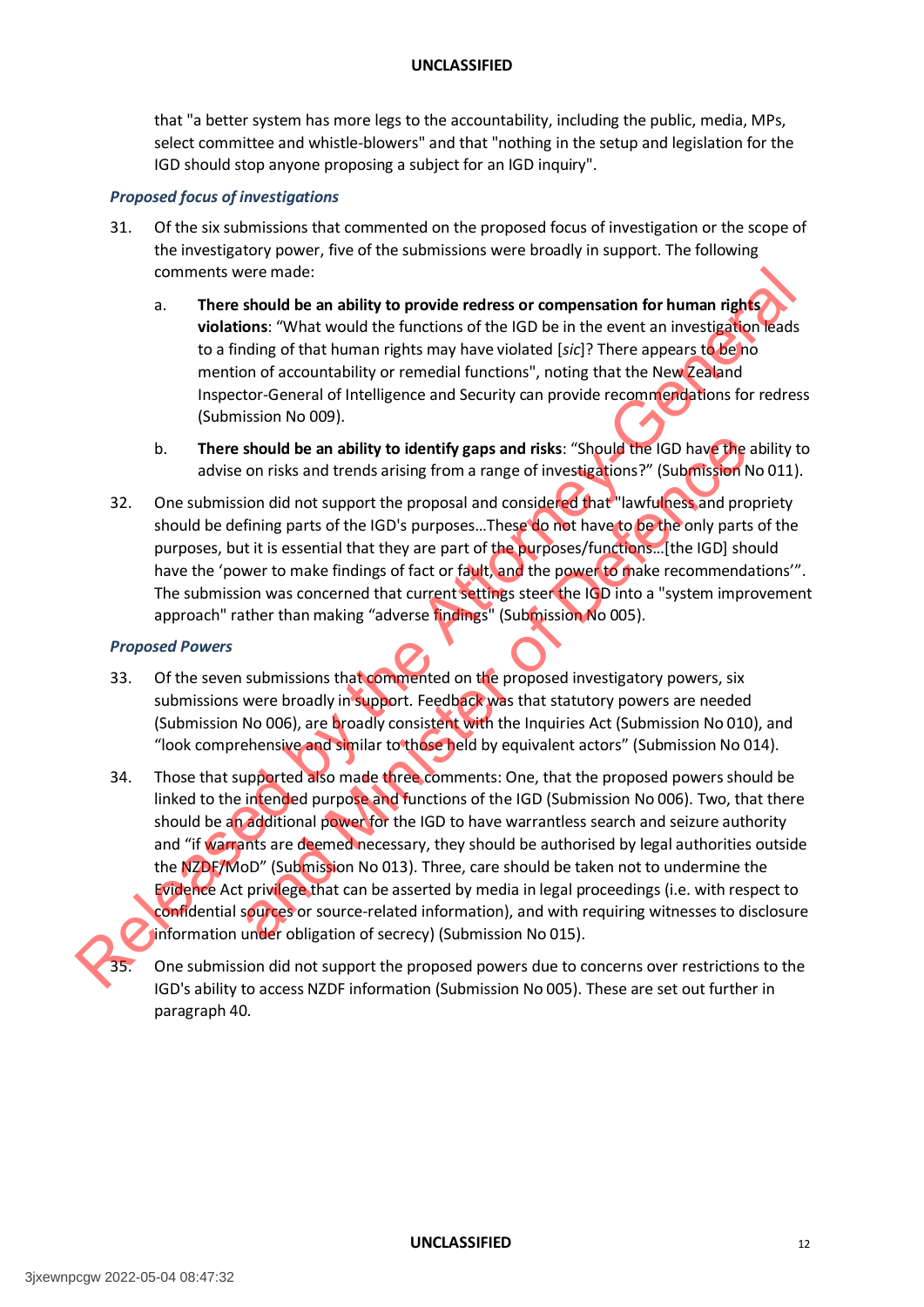#### *Proposed Special Process*

- 36. Of the nine submissions who commented on the proposed special process, five were broadly in support. The following comments were made:
	- a. **Decision of the Chief of Defence Force should be reported** along with reasons. This includes to the Minister (Submission Nos 003, 011 and 015), Foreign Affairs, Defence and Trade Committee and the public (Submission No 015).
	- b. **Additional mechanisms to guide the decision-making would be required**. This included setting out countervailing matters or principles, in legislation, which need to be weighed by the Chief of Defence Force against risk to the operation and to personnel (Submission No 003) or additional principles about how that discretion is to be exercised (Submission No 014). Legislative principles should specify that a high threshold of danger or risk must be met before a request can be declined (Submission No 015).
	- c. **There should be a mechanism to resume investigation**: There needed to be a mechanism to signal that an operation can start after issue has passed (Submission Nos 003 and 004) e.g. the Chief of Defence Force's decision lapses after a specific time or a periodic obligation to report when circumstances change.
- 37. Four submissions did not agree with the proposal for the following reasons:
- a. **A special process would unduly delay IGD investigations**. "While we agree that there are legitimate concerns about conducting an investigation in theatre while an operation is ongoing, we do not think [the Chief of Defence Force] should have the ability to refuse to allow an investigation to proceed." The submission considered that an investigation could be opened and embarked upon even though the ability to conduct the investigation may be limited. It recommended that concerns could be accommodated by requiring the IGD to consult with the Chief of Defence Force about how an investigation can be progressed in a way that causes least operational disruption (Submission No 007). B.<br>
Additional mechanisms to guide the decision-making would be required. This ingheled<br>
setting out courterousing matrixs to principles, the lightiation, which need to be<br>
by the Chief of Defence Force against risk to th mism to signal that an operation can start after issue has passed (Submission d004) e.g. the Chief of Defence Force's decision lapkes after a specific tire incolligation to report when circumstances chapte.<br>
Sions did not
	- b. **A special process would "seriously compromise the ability of the IGD to investigate"**. "Refusals should be made public, with details of the issue/allegation that the IGD intends to investigate and reasons why the investigation cannot proceed" (Submission No 002).
	- c. **Giving the Chief of Defence Force discretion to make the decision is inappropriate**. Instead, one submission recommended the IGD simply to be required to "consult" the Chief of Defence Force on operations that are underway (Submission No 005).

d. **The** "**final call should rest with the political leadership** - either the Minister of Defence or the Prime Minister" (Submission No 013).

#### *Proposed Legal Offences*

- 38. All six submissions which commented on the proposed offences were broadly in support. The following comments were made:
	- a. **Whether contrast between proposed penalties was justified**: There is a contrast between the penalties proposed [for publishing/disclosing] and [other proposed offences] (Submission Nos 007, 014 and 013), and similar provisions in the Inquiries Act 2013 and Commerce Act 1986. "However, if it is anticipated that the Crimes Act offences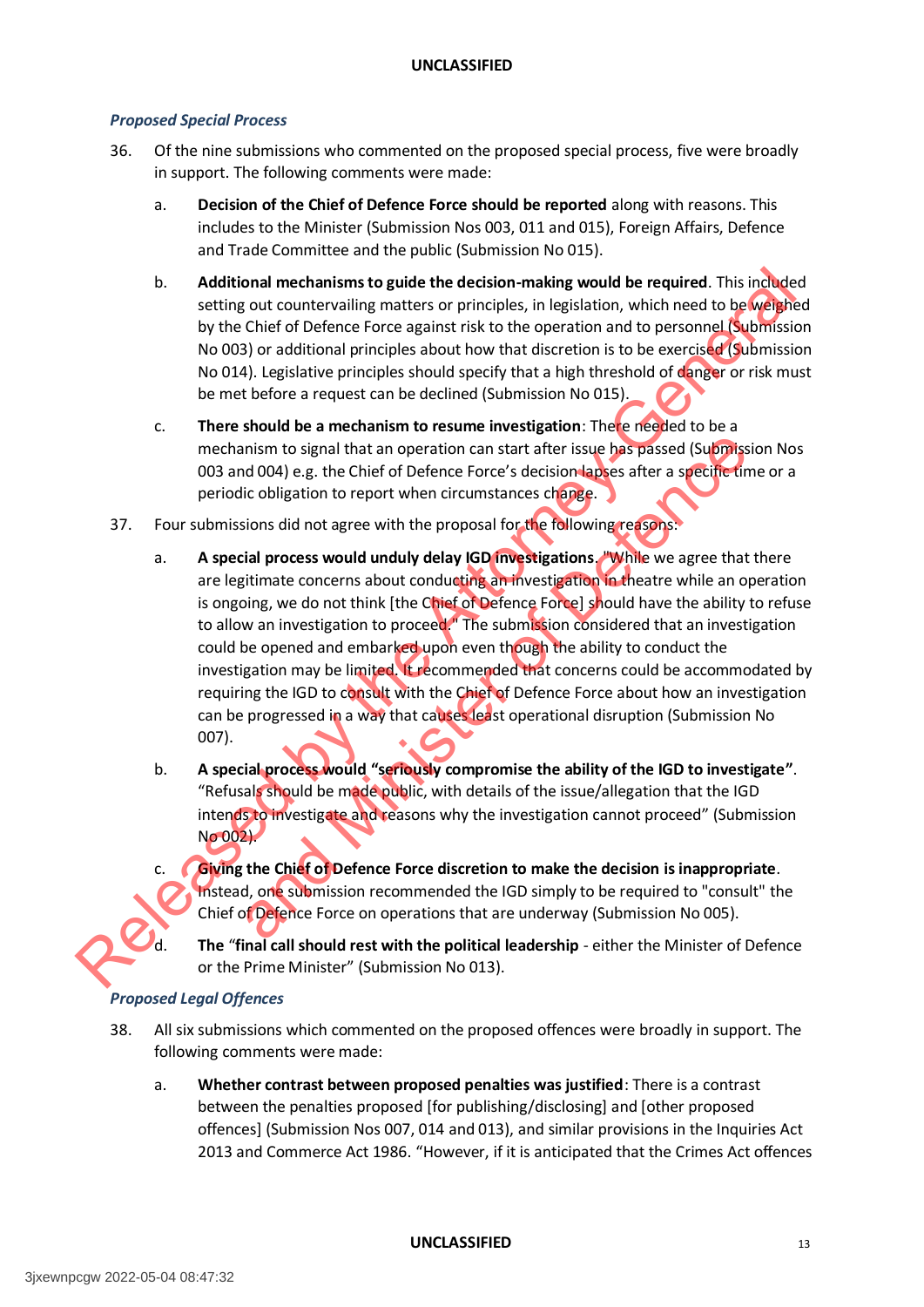will also be available (perjury etc) as it is in other analogous situations that might mitigate the problem" (Submission No 007).

- b. **Penalties and fines too strong or too weak**: Two submissions commented that the maximum fine of \$5,000 for some offences was not effective to deter behaviour (Submission Nos 013 and 015). Recommendations included "6 figures for the NZDF/MoD and jail terms of up to 10 years for individuals engaged in obstruction of IGD work" (Submission 013) and a "maximum penalty of \$10,000" and "a period of imprisonment" (Submission 015). One submission commented that penalties for the publication/disclosure offence should be lower than that of the obstruction related offences (Submission No 013).
- c. **Media freedom**: One submission expressed concern that the disclosure/publication offence "is not interpreted in a manner that compromises media freedom" as it has the "potential to inhibit reporting by media on matters of public interest and needs further elaboration; it raises BORA issues, and it would make sense to invite submissions on this matter from media and media freedom organisations" (Submission No 015). One submission specifically did not support this offence considering it "heavy handed and unnecessary...If there is genuinely sensitive material, the IGD can make orders accordingly" (Submission No 005). Countinuous contract the priorite of the priorite of the priorite of the priorite of the state of the priorite of the distortation of the distortation of the distortation of the distortation of the distortation of the con and The person in Wales and The Minister of the Captury (Submission No 015).<br>The from media and media freedom organisations" (Subplission No 015) On<br>the essary...If there is genuinely sensitive material. The IGD can make o
	- d. **Natural Justice**: One submission noted that it expected "that natural justice tests will be considered in relation to any legal offences." (Submission No 011).

#### *Proposed Protections and Safeguards*

- 39. All five submissions who commented on the proposed protections and safeguards were broadly in support. The following comments were made:
	- a. **The IGD should make the decision on whether a disclosure made by NZDF personnel** (who would then be protected from penalty or discriminatory treatment) was done in good faith (Submission No 004).
	- b. **Clarification is needed on whether the privilege against self-incrimination would protect the person from evidence gleaned as a consequence of their disclosures** to the IGD (Submission Nos 003 and 004).
	- c. **Some protections have the potential to obstruct the IGD** (for example information being withheld unnecessarily) (Submission No 015).

d. **Specific concerns around restricting the IGD's ability to access** NZDF information which is further discussed in the next section below (Submission No 005).

*Proposed protections and safeguards for confidential or sensitive information* 

- 40. Of the five submissions who commented on the proposed protections and safeguards for confidential or sensitive information, three submissions did not support the proposal for the following reasons:
	- a. **Concerns about obstruction**: "The emphasis on avoiding '[prejudice or impairment to] existing relationships with foreign partners, coalitions, international entities or domestic agencies who share information with NZDF' could lead to important information being withheld unnecessarily. On more than one occasion during the Inquiry into Operation Burnham, information was obtained by the Inquiry from individuals or organisations who had a right over that information after participants in the Inquiry had insisted that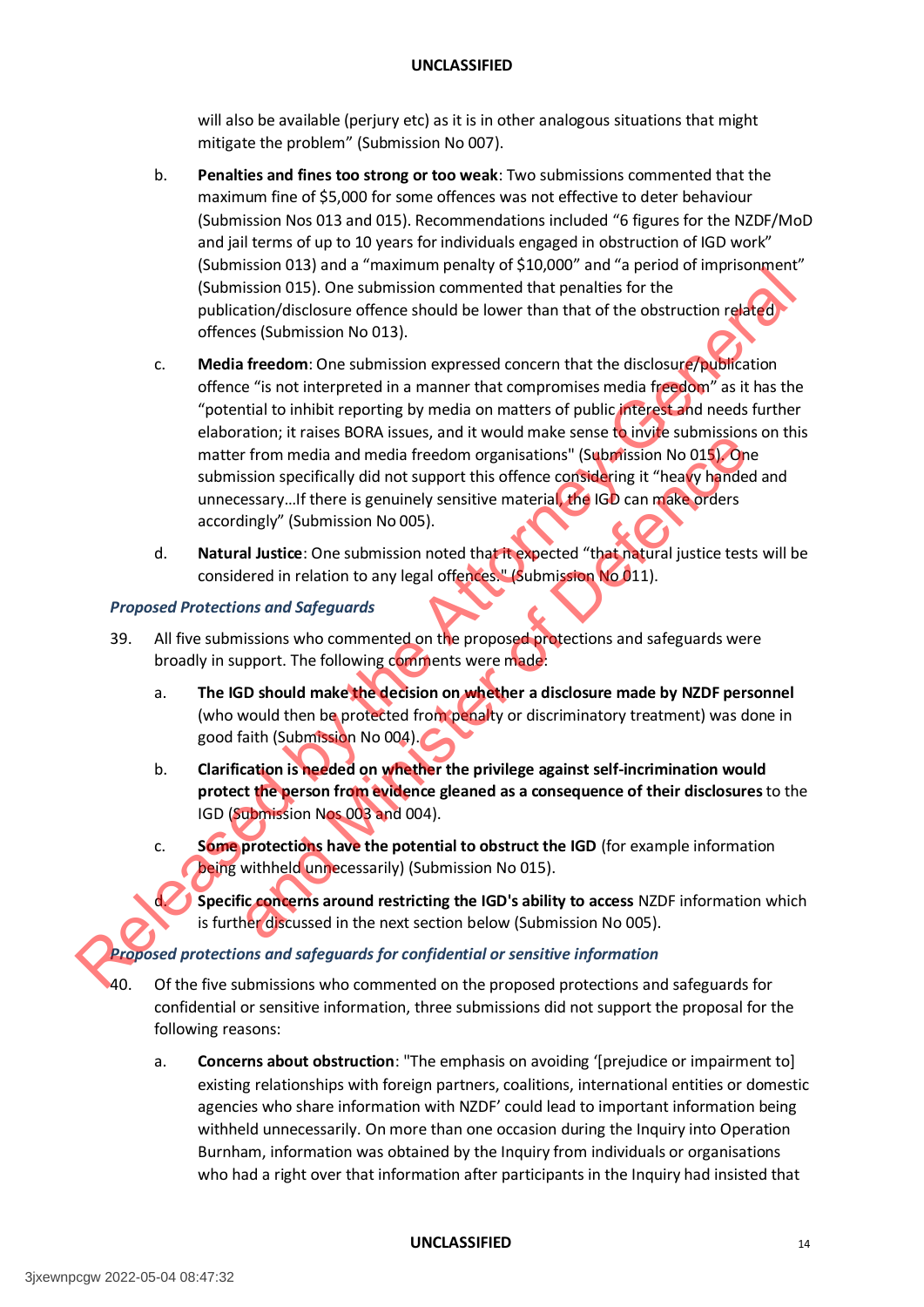those who had a right over the information weren't prepared to release it" (Submission No 015).

- b. **Concerns about Ministerial involvement**: "Ministers rely on agencies…such as the NZDF and MFAT for advice on matters relating to security, defence and international relations, and as the findings of the Inquiry into Operation Burnham demonstrate, ministers were given incorrect or seriously flawed advice on several issues over an extended period." "Ministers could potentially be motivated by the wish to avoid the political fallout from an IGD investigation, and all too eager to certify that disclos [ur]e would prejudice a particular interest" (Submission No 015).
- c. **Appropriate safeguards already exist (including Ministerial involvement)**: "The IGD will, of course, hold the information on conditions of confidentiality and any report produced will not be made public unless the Minister decides that is appropriate"(Submission No 007).
- d. **Restrictions to the IGD's authority**: "It is essential that the IGD can view all documentation held by NZDF and that he or she be trusted to do so professionally. The Op Burnham Inquiry could view all NZDF material irrespective of source and there is no justification for the IGD not having equivalent powers" (Submission No 005).
- e. **Impact on investigations**: "Requiring the IGD to obtain the permission of the overseas partner which supplied the information initially before having access to it will greatly delay the investigative process, as it did in the case of Operation Burnham, and may well undermine the IGD's ability to get at the truth... We think it inconsistent with NZ's sovereignty, and with NZ law, for a **b**lanket requirement such as that proposed to be applied" (Submission No 007). and the IGD's authority: "It is essential that the IGD can view all<br>
mentation held by NZDF and that he or she be trusted to do so profession a<br>
mrham inquiry could view all NZDF material irrespective of sources and the<br>
m
- 41. Two submissions were broadly in support. One expressed the view that access to material with national security implications can only be declined by an appropriate Minister (Submission No 010). Another considered that while "the thinking behind this is sound" seeking permission from those who have a right over it has the potential to slow down or block an investigation process (Submission No 011).

# *Proposed mechanisms to support IGD's oversight*

42. All four submissions that commented on the proposed obligations on NZDF supported the proposal in general. Views included that corresponding obligations on the NZDF ought also to be included in the establishing legislation (Submission No 006), "information on civilian harm", including allegations not considered credible by NZDF, should be reported to the NZDF, asking if the IGD can work out its own criteria for further investigation (Submission No 003) and a recommendation for an additional obligation for NZDF to report all operations where weapons were discharged (Submission No 002). manic Content interest (submission to content with the Content interest (submission to the properties of the Content interest (submission to the Content interest (submission to the Properties (Submission to the Properties

#### *Proposed relationship to existing oversight*

- 43. Of the five submissions that commented on the proposed relationship between the IGD and other existing oversight, four submissions were broadly in support. The following comments were made:
	- a. **Allow the IGD full discretion to investigate matters being considered by a Court of Inquiry**, otherwise the current proposal "could be used to scupper or delay investigations into politically sensitive issues" (Submission No 002).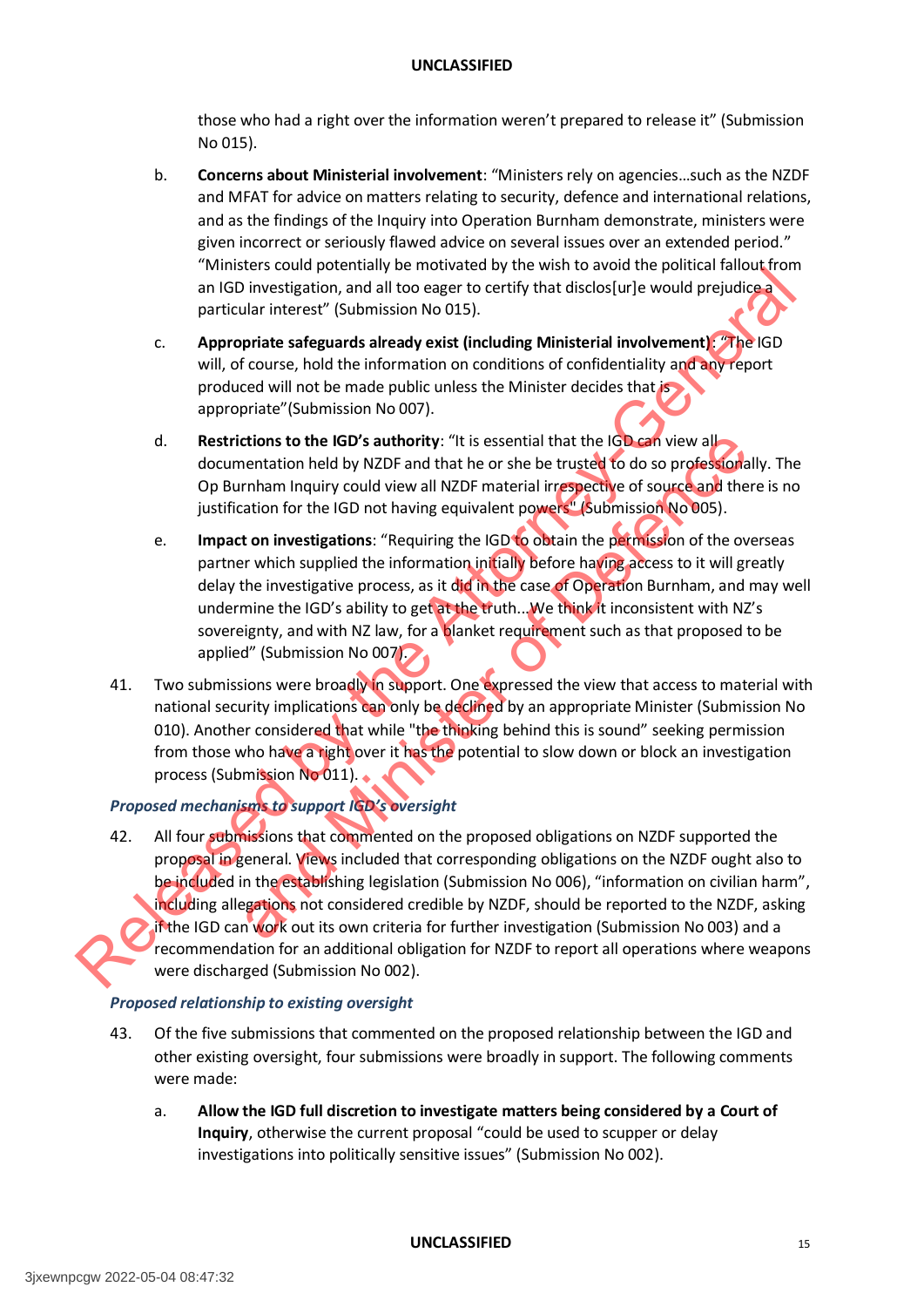- b. **Existing oversight bodies should be able to refer matters to IGD** "following consultation with the IGD and its agreement" (Submission No 006).
- c. **"The triaging and interface with these independent bodies"** where there is overlap "will be key to the accountability and success of the IGD function" (Submission No 008). It was suggested that any rigid application of different oversight bodies' functions could lead to a fragmented oversight framework. "It is not appropriate for affected persons to have to make complaints about the same issue to multiple oversight bodies. An ability to refer matters would strengthen oversight, rather than fragment it" (Submission No 006).
- d. **IGD's decisions to decline, defer an investigation, or refer a matter should be made public**, with an explanation of why a particular decision was reached. It was also recommended that where the publication of such a decision would compromise an ongoing investigation by another body, it should be made as soon as possible after that investigation has concluded. Where publication of the details of a decision is not possible due to the sensitivity of some information, a summary should be published in which the reasons for withholding the information are outlined" (Submission No 015). Free matters would strengthen oversight, achieve the material consideration of the attack of the complete and the special consideration of the attack of the attack of the matter should consider the attack of the company in
	- 44. One submission did not support the proposal, and described it as "yet more unjustified restrictions on the IGD". The submission was most concerned about the IGD being unable to investigate until a Court of Inquiry process has concluded. It considered that this gives a "nonindependent process priority over the independent process, even where an IGD believed an independent investigation was required" (Submission No 005). and the team of Strainery of some intended to be used in the discretion of the discretion of the discretion of the reasons for withholding the information are outlined" (submission Non did not support the proposal, and des

#### *Proposed investigation reports*

- 45. Of the eight submissions who commented on the proposal, seven were broadly supportive. The following comments were made
	- a. **Reports should be translated** "into local languages so that the communities affected can also access these findings" (Submission No 002).
	- b. **Reports must not be required to be vetted by the parties under investigation** (Submission No 013).
	- c. **There are significant issues regarding the "over-classification" of information** and "transparency must be the default setting if the IGD's office is to establish and maintain credibility as an effective watchdog" (Submission No 015).
		- d. **Reports must be shared with relevant ministers** where they relate to or impact other portfolios, unless there is a compelling reason not to do so (Submission No 015).

**Removing the discretion the IGD has to not publish its investigation report** if there is good reason not to (Submission No 015).

- f. **Asking for specificity** on what matters would constitute a reason for withholding information from public release (Submission No 015).
- 46. One submission did not support the proposal because of concerns that the requirement that the IGD consult with the NZDF on classification of its reports because "the IGD should not have to negotiate every word of their investigation reports with NZDF" (Submission No 005). The submission also comments that "no permission from the Ministry of Defence should be required for IGD investigation reports being provided to the FA&D select committee".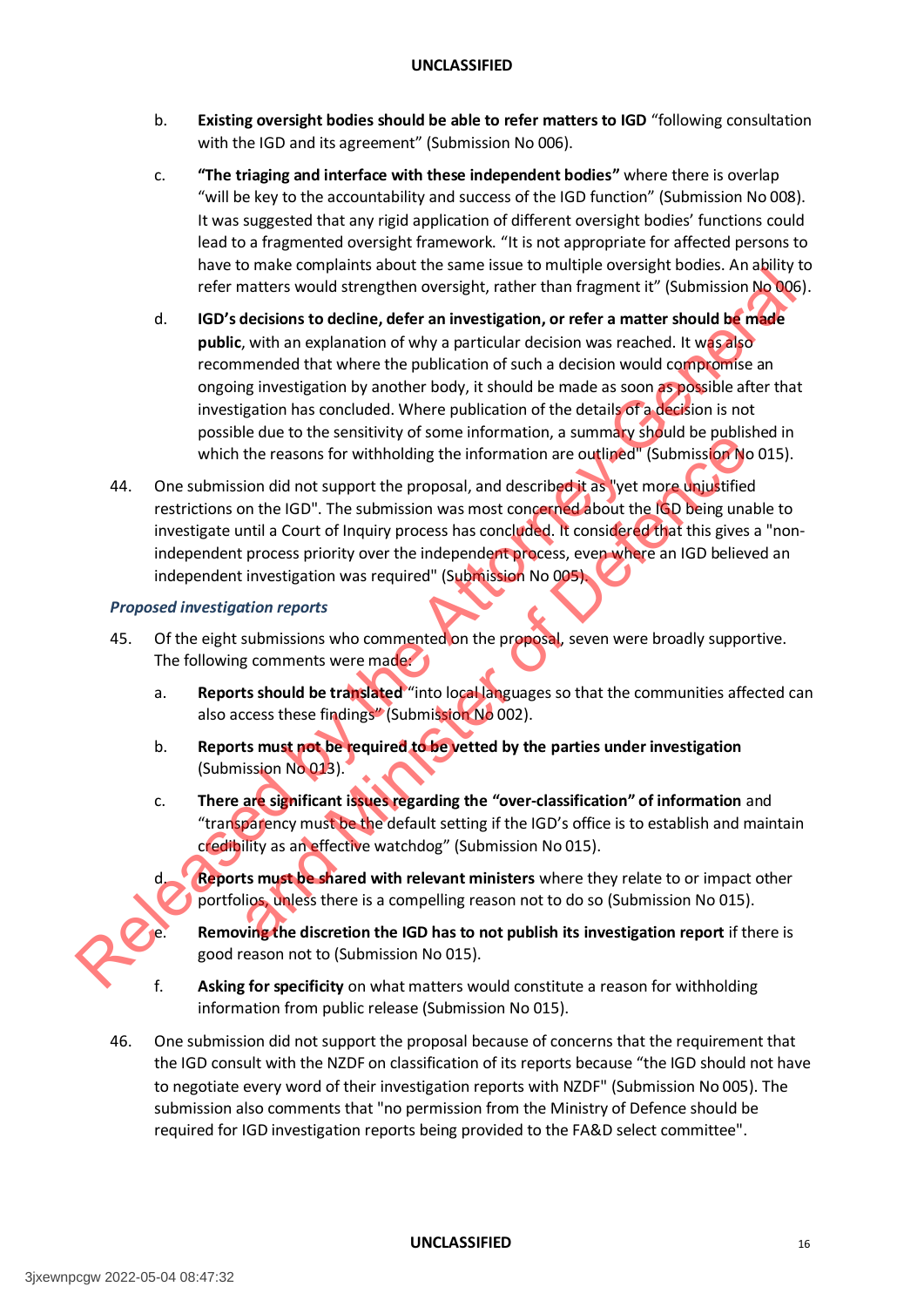#### *Proposed outcome of investigations*

- 47. Of the six submissions who commented on the proposed outcome of investigations, five were broadly in support. The following comments were made:
	- a. **Obligations on NZDF in relation to implementation**. One submission recommended that public reporting and notification on actions taken in response to a recommendation, or the reasons for any proposal to depart from, or not implement, any recommendation, is needed (Submission No 006). Another submission was of the view that proposals need to set out obligations on NZDF to implement or acknowledge IGD recommendations (Submission No 002).
	- b. **If recommendations are accepted**, "how often will [the Chief of Defence Force] report on actions being undertaken? Who would track progress over time?" (Submission No 014).
- 48. It was unclear whether one submission supported the proposal or not. It noted that "it does not follow that issues similar to Operation Burnham will not occur unless the recommendations of the IGD is accepted by those concerned" (Submission No 012).

#### <span id="page-17-0"></span>**The proposal regarding assurance functions**

- 49. The targeted consultation document proposed the following:
- a. **Functions**: The IGD should have assessment and enquiry functions. It can undertake these functions under its own motion when it relates to operational activities and any other matter on referral from the Minister, Secretary of Defence and the Chief of Defence Force. The assessment function will not be used for the following activities because they come within the jurisdiction of other bodies: meeted (Submission No 005). Another submission was of the view that proposals here the view that proposals (Submission No 002).<br>
B. If commentations are accepted, "how often will [the Chief of Defence for exponential const and issues similar to Operation Burnham will not occur unless the<br>ations of the IGD is accepted by those concerned" (Submission NoOD).<br>arding assurance functions<br>consultation document proposed the following:<br>consultation d
	- i. assessing NZDF Defence Force Orders and processes, procedures and policies for health and safety compliance;
	- ii. assessing the cost-effectiveness of the NZDF's processes, procedures and policies;
	- iii. reviewing the NZDF's performance in undertaking and delivering its functions from an organisational perspective;
		- conducting audits that could reasonably be expected to fall within the purview of the Auditor-General;
			- assessing whether defence outputs are delivered or that military advice on operational effectiveness; and
	- vi. capability development is tested against wider government objectives (e.g. economic, political, foreign affairs).
	- b. **Powers**: the IGD should have the power to access all NZDF records, databases and information systems at all times. The proposed offences described above at paragraph 23(e) also apply.
	- c. **Assessment reports**: unless there is a good reason not to, the IGD should publish its own motion assessments online (subject to security classification determinations), and may publish assessments undertaken on referral with permission from the referring party.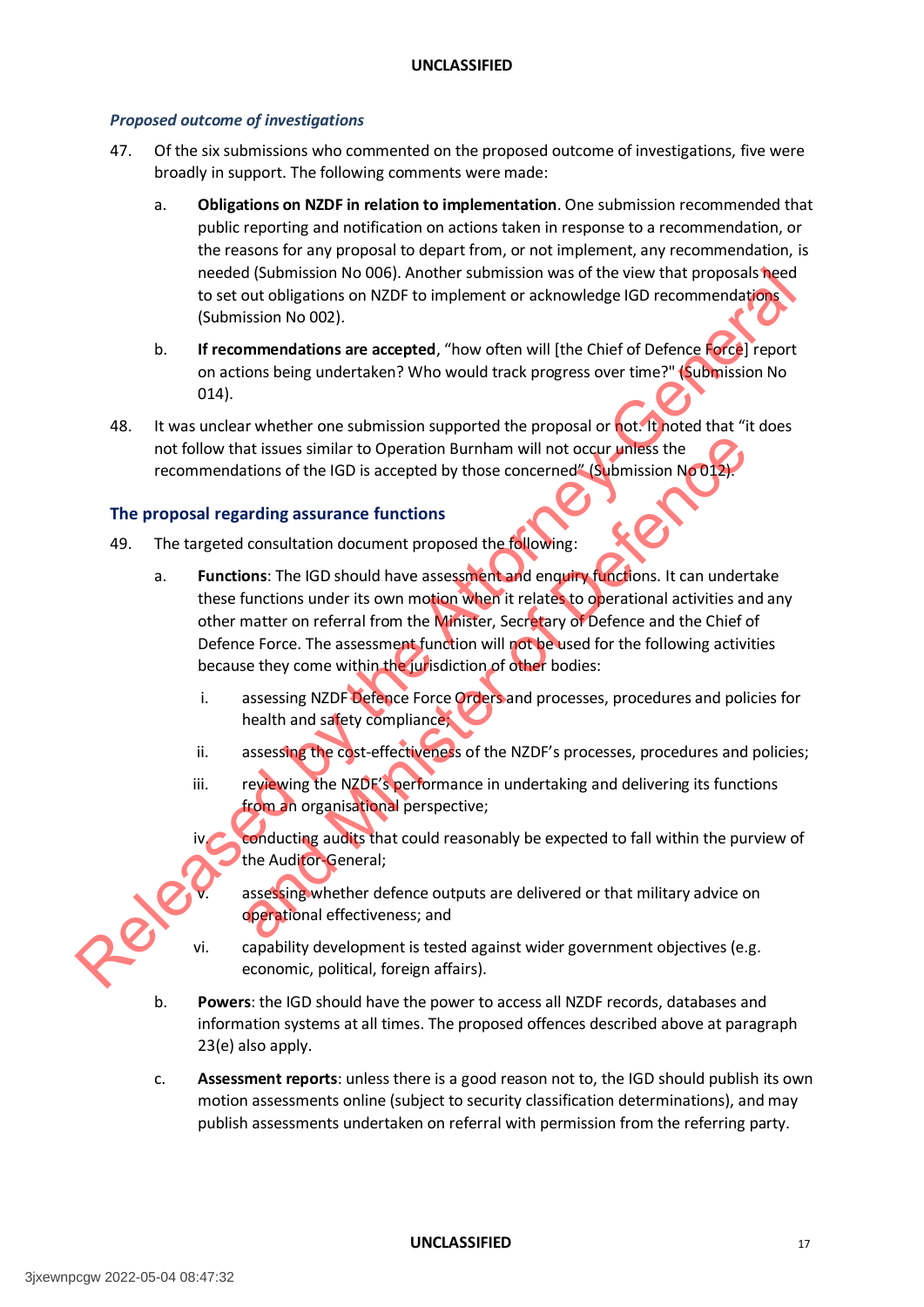- <span id="page-18-0"></span>50. The question asked of submitters was:
	- **4. Do you have any feedback on the IGD's proposed assurance functions and powers?**

Released by the Attorney-General and Minister of Defence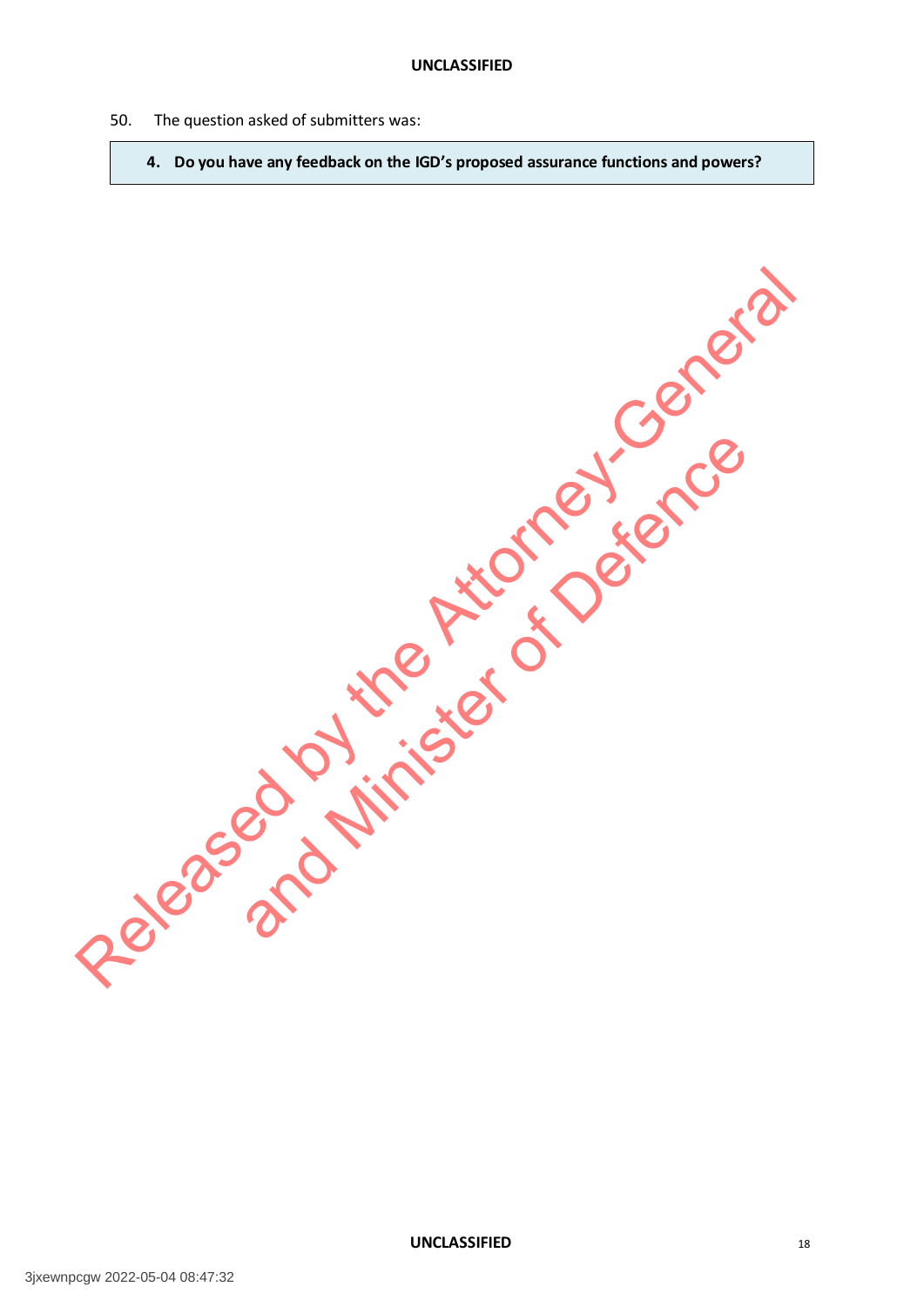#### **What we heard from submitters**

#### *Proposed assessment functions*

- 51. All five submissions who commented on the proposed assurance functions were broadly in support. The following comments were made:
	- a. **There is a risk that assessment "will be discretionary, ad hoc and not systematic"** which would not be effective or in line with UN Basic Principles (Submission No 009).
	- b. **IGD should be able to comment on matters that are within the jurisdiction of other bodies** as long as that is not the purpose of the assessment (Submission No 015).

#### *Proposed own motion assessment and referral function*

52. All three submissions who commented on the proposed own motion and referral assurance function were broadly in support.

#### *Proposed assessment powers*

53. All four submissions who commented on the proposed assurance functions were broadly in support. A view was expressed that the powers "may need to be wider. It will be essential to also have active, and meaningful, cooperation with both the SIS and GCSB as needed. Also, if possible, linkages to overseas partners should be facilitated" (Submission No 010). Which would not be the the through the the three than the attent of the attent of the attent of the attent of the Attenties of the assessment (Submission No.015).<br>
By the Attenties as long as that is not the purpose of th ent powers<br>
nissions who commented on the proposed assurance functions were broad<br>
ew was expressed that the powers "may need to be wider. It will be essee<br>
tive, and meaningful, cooperation with both the SIS and GGB as ne

#### *Proposed assessment reports*

- 54. All four submissions who commented on the proposed assurance functions were broadly in support. The following comments were made:
	- a. **Assessment reports should be made public with as much information disclosed** as possible, unless a matter of national security (Submission No 010).
	- b. **The final decision on whether on referral assessment reports are published** should not rest with the referring party to ensure transparency (Submission No 015).
	- c. **There should be obligations on NZDF to implement or acknowledge IGD recommendations** (Submission No 002).

#### *Proposed enquiry function*

55. All six submissions who commented on the proposed enquiry function were broadly in support. The following comments were made:



**Whether there might be a better term** that might be used for "enquiries" to capture what seems to amount to capacity building (Submission No 003).

b. **IGD should be able to publish a general summary of enquiries**, especially when it does not involve any confidential or protected information (Submission No 015).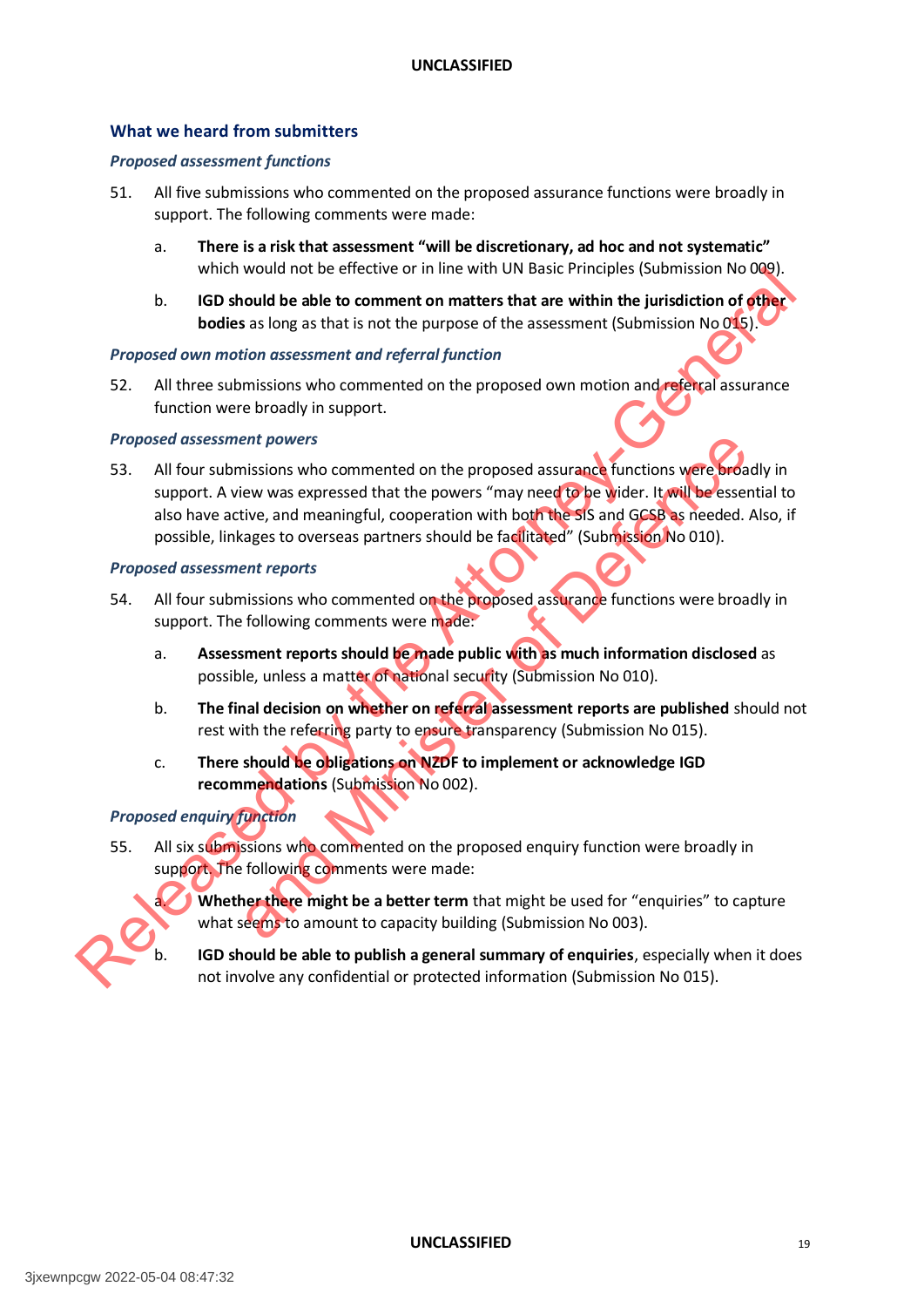# <span id="page-20-0"></span>**Chapter 4: What should the form and structure of the IGD look like?**

# <span id="page-20-1"></span>**The proposal regarding the IGD's form, governance/accountability, structure and appointments**

- 56. The targeted consultation document proposed the following:
	- a. **Form**: The IGD should be established as an independent statutory officer, associated with a ministerial portfolio.
	- b. **Governance and accountability**:
		- i. The IGD should have an annual work programme. The IGD would be required to take into account the Minister's feedback on the final work programme unless there are clear and compelling reasons not to. The finalised work programme would then be provided to the Minister, who would in turn present it to the House of Representatives. The IGD would also publish it on its website.
		- ii. The IGD should produce an annual report: The annual report would be required to be provided to the Minister of Defence, who would in turn present a copy to the House of Representatives. The IGD would also publish it online.
- c. **Structure**: The initial structure of the office of the IGD should comprise five FTE staff (including the IGD and deputy IGD) to provide proportionate and cost-effective oversight. This means it could scale up as required once the office has a sense of its work programme. It would have recourse to an Advisory Panel and also able to procure "oneoff" specialist advice on a case by case basis. with a ministerial portfolio.<br>
B. Governance and accounts the Attorney-General control is the final work programme. The IGO would be released to<br>
the release into account the Minister's feedback on the final work programme The IGD should produce an annual report: The annual report would be the<br>be provided to the Minister of Defence, who would in turn present a copy<br>House of Representatives. The IGD would also outlish it online.<br>Lure: The ini
	- d. **Appointments**: The IGD and deputy IGD would be appointed by the Governor-General on the recommendation of the House of Representatives.
	- 57. The question asked of submitters was

**5. Do you have any feedback on how the IGD is proposed to be set up?**

# <span id="page-20-2"></span>**What we heard from submitters**

*Proposed form* 

58. Of the seven submissions that commented on the proposed form, five were broadly in support. The following comments were made:

> It is essential that IGD is seen to be separate from the Ministry of Defence to avoid an arrangement suggestive of regulatory capture (Submission No 004).

- b. **There is advantage in locating the IGD in Defence House** as a visible reminder of the IGD's oversight function (Submission No 013).
- c. **It is not clear why there is no detail as to which ministerial portfolio** is most suitable. If it is the Ministry of Defence, it would be critical to ensure it received the resources needed to effectively support the IGD." (Submission No 015).
- 59. Two submissions opposed the proposal for different reasons:
	- a. **The IGD should not be a standing body**: One submission suggests that "investigations of NZDF misconduct - in operations similar to Op Burnham only - should be stood up on an ad hoc basis" (Submission No 001).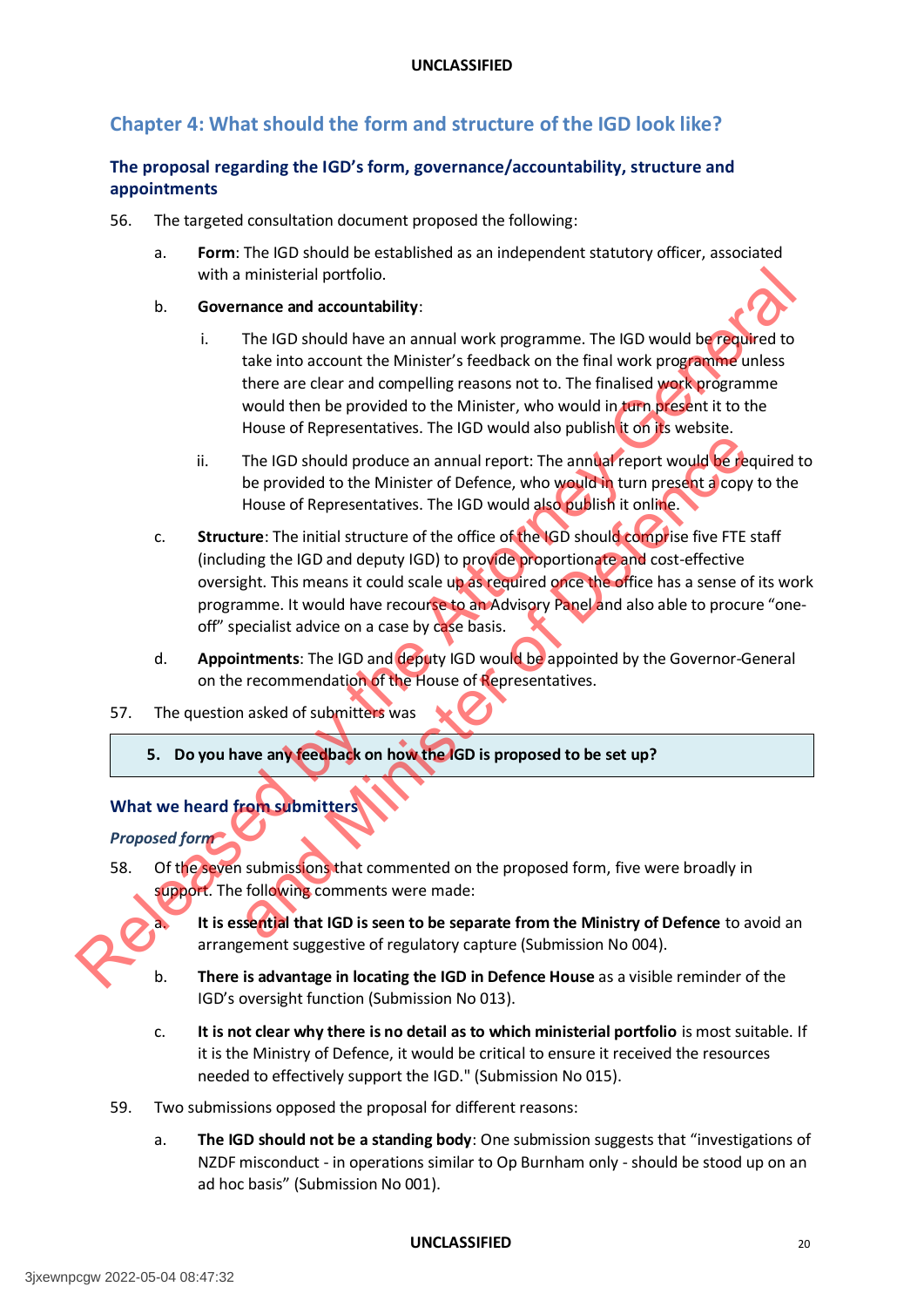b. **The IGD should not be associated with a Ministerial portfolio**: One submission considered that "the IGD should not be associated with a ministerial portfolio, especially as this could [in] practice provide a back door by which NZDF could have an influence over the activities of its watchdog" (Submission No 005).

#### *Proposed Governance and Accountability*

- 60. All eight submissions that commented on the proposed governance and accountability proposals were broadly in support. The following comments were made:
	- a. **Annual work programme:**
		- i. **IGD must "be required to undertake broad consultation with stakeholders** including civil society groups and communities in the areas where the NZDF is operating" (Submission No 002).
		- ii. **IGD should not be required to take into account the Minister of Defence's feedback** to ensure clarity of functional independence (Submission No 009).
		- iii. **Legislation should make clear that the IGD's views on the annual work programme** should be determinative (Submission No 015).
- iv. "**The IGD's decisions on what to publish of his or her work programme should not be based on the OIA wording** as proposed. The OIA is weak on military information. The IGD should be empowered to make his/her own decisions" (Submission No 005). proposals were broadly in support. The following comments were made:<br>
a. Annual work programme: is considerable broad consultation with statehytights<br>
including child scotter groups and communities in the areas where the V beta to ensure Carry of Functional Inteperioence (Submission No 009<br>Egislation should make clear that the IGD's views on the annual work<br>organime should be determinative (Submission No 015).<br>The IGD's decisions on what to

#### b. **Annual reporting to Parliament:**

- i. **IGD's annual report should include the outcome of its recommendations** (Submission No 006).
- ii. **IGD should be able to provide reports on special topics as needed in addition to its annual report**. "These should be made public, with (unless a matter of national security) as much information disclosed as possible"(Submission No 010).
- iii. **Legislation should make clear that "nothing in the requirement** to produce an annual report precludes the IGD from producing reports during the year on an investigation or investigations" (Submission No 015).

# **Accountability of the IGD:**



**"Who manages the performance of the IGD and the Deputy IGD?** To whom are they accountable?" (Submission No 011).

ii. **"Some reference to the IGD reporting directly to FADTC**. At the very least it should have to present and discuss its work programme and its annual report to the Select Committee" (Submission No 014).

#### *Proposed Structure*

- 61. Of the eight submissions that commented on the proposed form, six were broadly in support.
- 62. The following comments were made:
	- a. **Size of body:** A range of views were provided: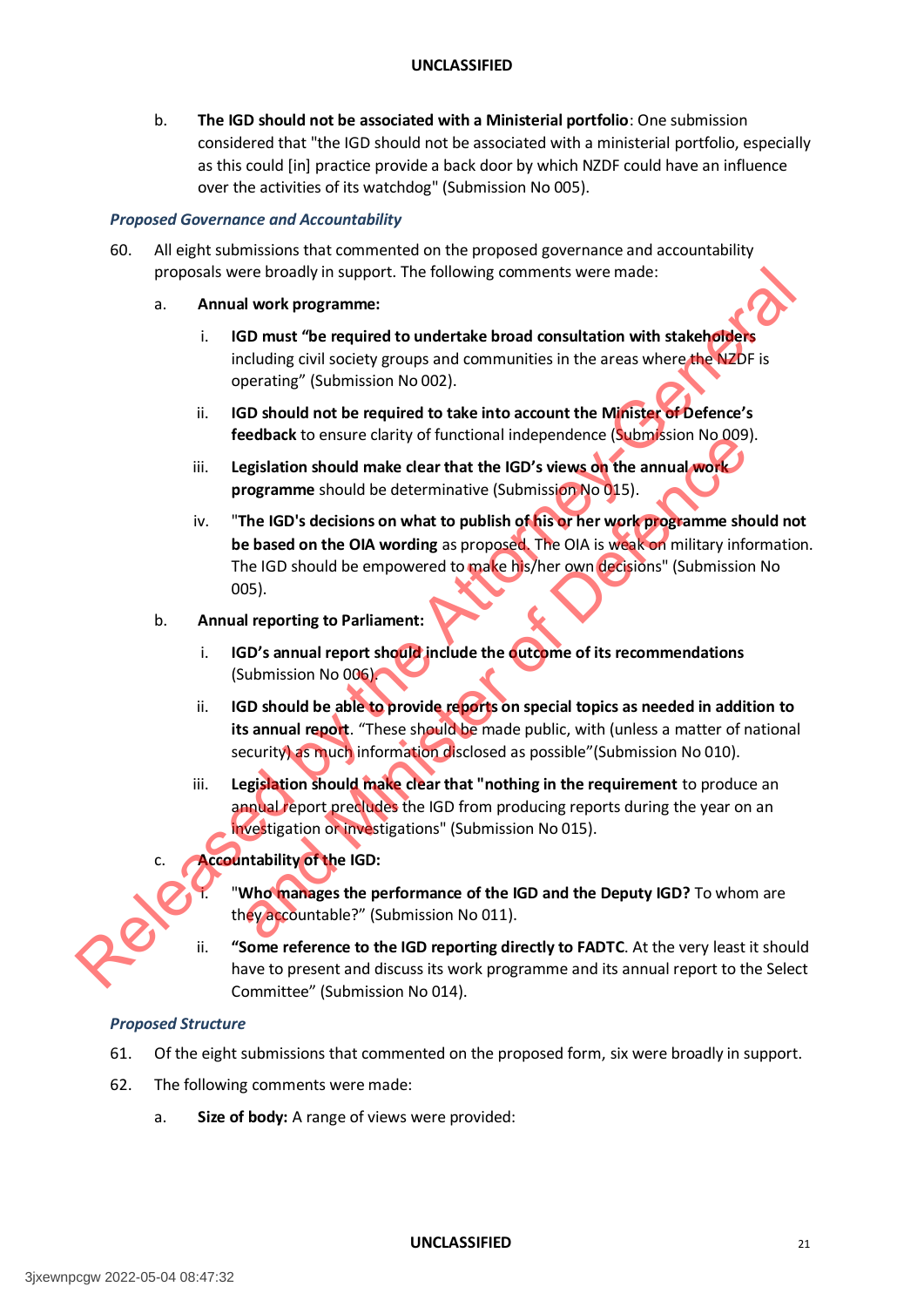- i. "**plans for the initial structure …seem feasible** …and seem to have the potential for additional growth in the event of an expanding work programme" (Submission No 012).
- ii. **the office should not have fewer than five FTE staff** and provision should be made for additional staff to be retained within the first year of the office's operation, if more staff are necessary" (Submission No 015).
- iii. **initial structure of five FTEs was too small** (Submission Nos 002 and 003). It was recommended that the number be doubled and should include a data specialist and an expert in international humanitarian law (Submission No 002) and that "expectations about what it will have the capacity to undertake need to be realistic" (Submission No 003).
- iv. **need for a clear and appropriate process for funding the office** to ensure that it has adequate resources and staff to carry out its functions (Submission No 006).
- v. **need for additional resources to hire local investigators** to assist with investigations overseas, as well as translators (Submission No 002)
- b. **Composition of advisory panel**: One submission noted the need to establish clear expectations about who should be on the panel, and civil society involvement is key (Submission No 002).
- 63. Two submissions did not support the proposal. One submission noted that size of the IGD was small compared to similar bodies in Australia and New Zealand, and recommended its size be 20 staff (Submission No 005). One submission noted that there will not be ongoing work for a permanent staff of five members and was of the view that the "the IGD risks becoming a unit in search of a practical reason to exist" (Submission No 001). III. Initial structure of five FTES was too small (submission Nos 002 and 003). It was the Attachmonal humanitarian law (submission No 002) and the "expectations about what it will have the capacity to undertake need the eed for additional resources to hire local investigators to assist with<br>vestigations overseas, as well as translators (Submission No 002)<br>and more difference of the submission poted the need to establish clear<br>to a divisor

#### *Proposed Appointments*

- 64. All six submissions who commented on appointments broadly agreed with the proposals. The following comments were made:
	- a. **Potential appointees**: a view that it needs to be "someone who is familiar with the system but not part of it" (Submission No 010) and should not be ex Ministry of Defence officials (Submission No 010 and Submission No 013) or ex NZDF staff (Submission Nos 010, 013 and 015).

Appointment details: Questions on how appointees can be removed (Submission No 011) and expected duration of appointments (Submission No 015).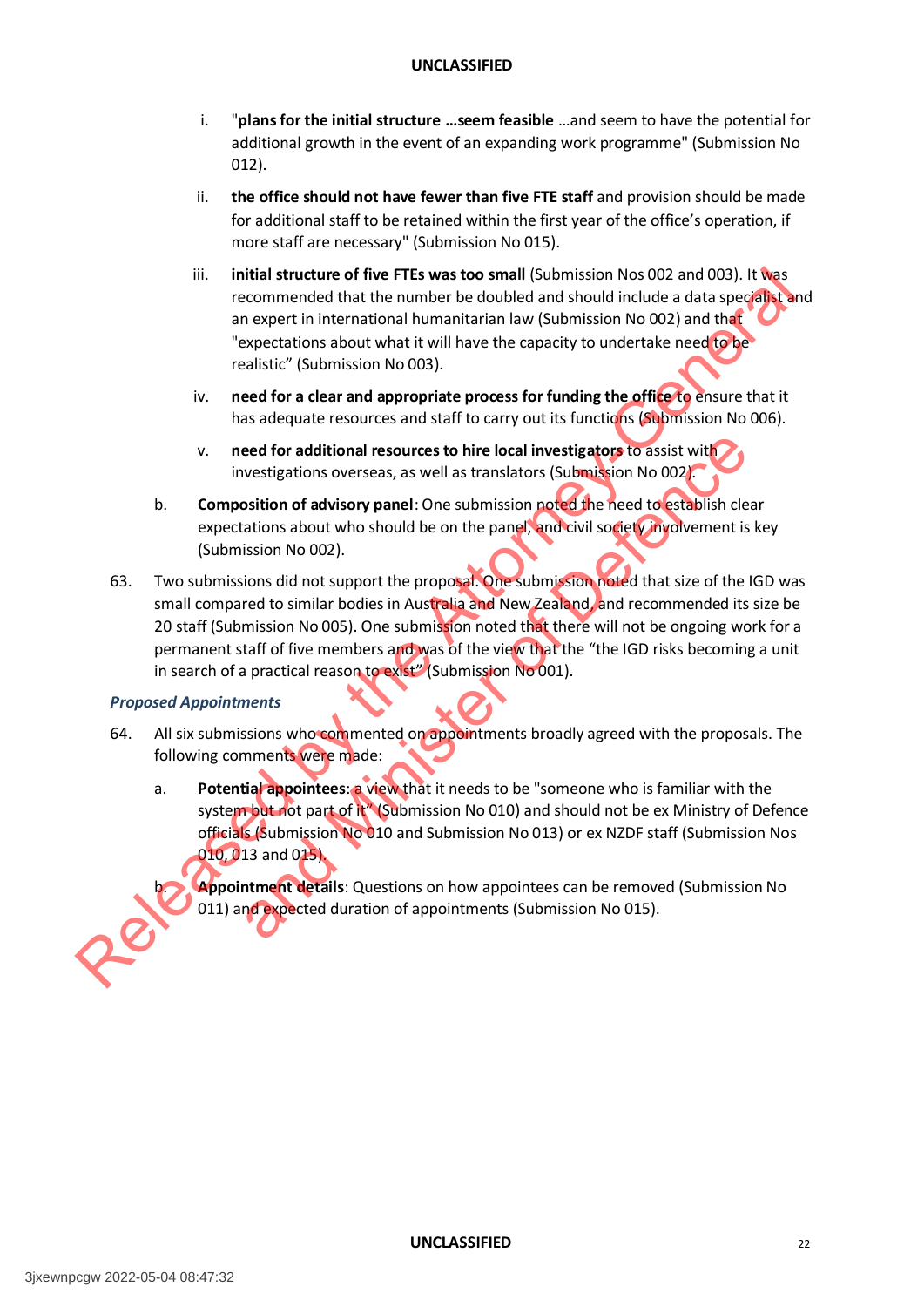# <span id="page-23-0"></span>**Chapter 5: Administrative procedures**

#### <span id="page-23-1"></span>**The proposal regarding administrative procedures**

- 65. The proposal set out in the targeted consultation document is as follows:
	- a. **Own motion investigations and assessments**: The IGD would be required to develop a draft terms of reference and consult the Chief of Defence Force and the Secretary of Defence and have regard to those comments before finalising its terms of reference.<sup>3</sup> The IGD would notify the Minister of Defence, the Chief of Defence Force and the Secretary of Defence of any own motion investigations. There would need to be a minimum of five working days after notification before any public release or announcement.
- b. **On referral investigations and assessments**: If the Minister of Defence, the Chief of Defence Force or the Secretary of Defence (the referring parties) intend to refer a matter to the IGD for investigation or assessment, a draft terms of reference should be provided). <sup>4</sup> For on referral assessments, the IGD may provide comments on the draft terms of reference and request any required changes. The referring party would be required to share the final terms of reference with the IGD and the other referring parties. Notification should also include any planned public release or announcement. There would need to be a minimum of five working days after notification before any public release or announcement. Defence and have regard to those comments before finalising its terms of reference and the Go would noted hy the Minister of Defence fore and the minister of the Chief of Defence fore and the minister of the Chief of minis and the IGD for investigation or assessment, a draft terms of references and the IGD for investigation or assessment, a draft terms of references and of of eference and request any required changes. The referring party wou
	- 66. The question asked of submitters was:
		- **6. Do you have any feedback on the appropriateness and/or adequacy of the administrative procedures set out on pages 29-30?**

#### <span id="page-23-2"></span>**What we heard from submitters**

#### *Proposed procedures for own motion investigations*

- 67. Of the five submissions who commented on the proposal, four were broadly in support. The following comments were made:
	- a. **The Chief of Defence Force and Secretary of Defence should not be able to 'correct any factual inaccuracies'** given those facts are likely to be the subject of the investigation (Submission No 002).



<sup>&</sup>lt;sup>3</sup> Terms of reference for an own motion investigation would include: purpose of investigation, rationale for investigation (including how the IGD has had regard to any legislative principles), key issues to be considered, proposed approach, estimated timeframes, and proposed outcomes. The terms of reference for an own motion assessment is the same except instead of key issues to be considered, it would need to set out the legislation, policies, processes or procedures the matter would be assessed against.

#### **UNCLASSIFIED** 23

<sup>4</sup> Terms of reference for on referral investigations would include purpose of the investigation, rationale for the investigation, key issues to be considered and any timing expectations. Terms of reference for assessments would be required to include the purpose of the assessment, rationale for the assessment, legislation, policies, processes or procedures the matter would be assessed against, expected timeframes, approach, and expected outcomes.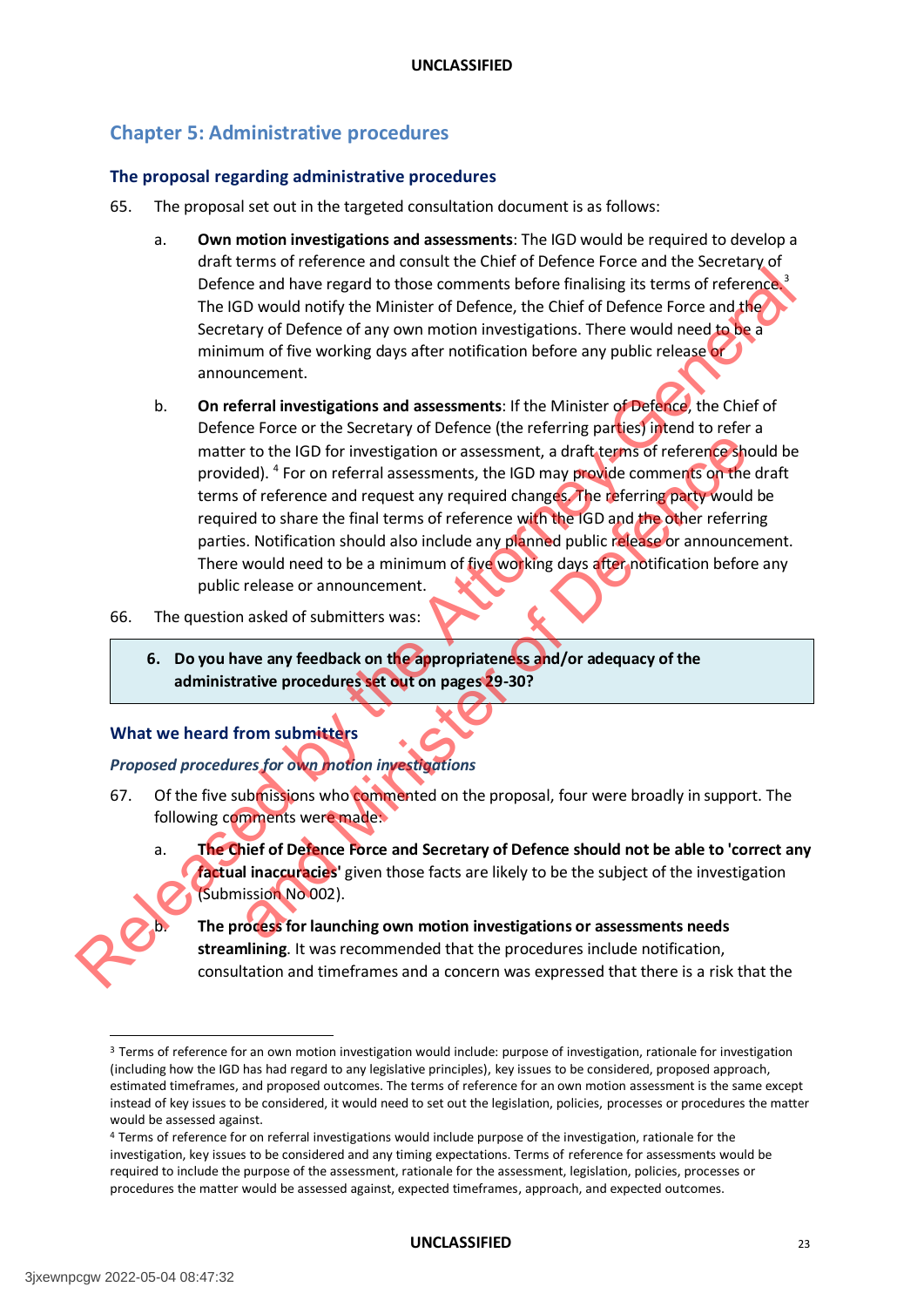procedure would enable types of activities such as the destruction of evidence, coordination of responses (Submission No 013).

- c. **Legislation could provide high-level principles concerning fair process and include a requirement for the IGD to publish its general procedures**, rather than set out the detailed procedures. (Submission No 006).
- d. **"Any 'correction of factual inaccuracies' or provision of 'other relevant information' must not prejudice the determination of facts** that the IGD's investigation is seeking to establish or to dissuade the IGD from proceeding with an investigation where he or she believes there are reasonable grounds to investigate" (Submission No 015).
- e. **Five working days is an excessive notification timeframe** and that "provision be made for urgent IGD investigations to commence with a shorter notice period." (Submission No 015).
- 68. One submission did not support the proposal, describing the procedures as "giving NZDF a role in the initiation and framing of IGD investigations" and therefore "procedures to allow NZDF to influence the conduct of IGD investigations into the NZDF". It considered that this "fundamentally undermines the concept of an 'independent and external' watchdog" (Submission No 005).

#### *Proposed procedures for own motion assessments*

- 69. Of the six submissions that commented on the proposal, five submissions were broadly in support. The comments were identical to those made on the previous proposals (for own motion investigations) with the additional comment that it is premature to ask the IGD to set out proposed outcomes before an assessment has taken place because the issue "may actually prove to be a symptom of a much bigger problem" (Submission No 012). must not preliate the determination of facts that the IGD's investigation is seeking to<br>testiblish or to dissuade the IGD from proceeding with an investigation where he advertised between the relations are exposured to inv on and framing of IGD investigations" and therefore "procedures to allow<br>
conduct of IGD investigations into the NZDF". It considered that this<br>
filly undermines the concept of an 'independent and determal' watchdog"<br>
No 0
	- 70. One submission did not support the proposals for reasons identical to those they made in relation proposals for own motion investigations (see paragraph 68) (Submission No 005).

# *Proposed procedures for on referral investigations and assessment*

- 71. Of the five submissions that commented on the proposal, four were broadly in support. The following comments were made:
	- a. **The Chief of Defence Force and Secretary of Defence should not be able to 'correct any factual inaccuracies'** (Submission No 002).

What happens when new information comes to light, that goes beyond the original **terms of reference?** (Submission No 014).



The proposals seems to suggest that the referring party could refuse to allow changes to the terms of reference and thus prevent the investigation (Submission No 014).

- d. **IGD should be able to commence an own motion investigation,** if there were disagreement between the Chief of Defence Force and the IGD as to the terms of reference of an on referral request (Submission No 015).
- 72. One submission did not support the proposals for reasons identical to those made in relation to proposals for own motion investigations (see paragraph 68) (Submission No 005).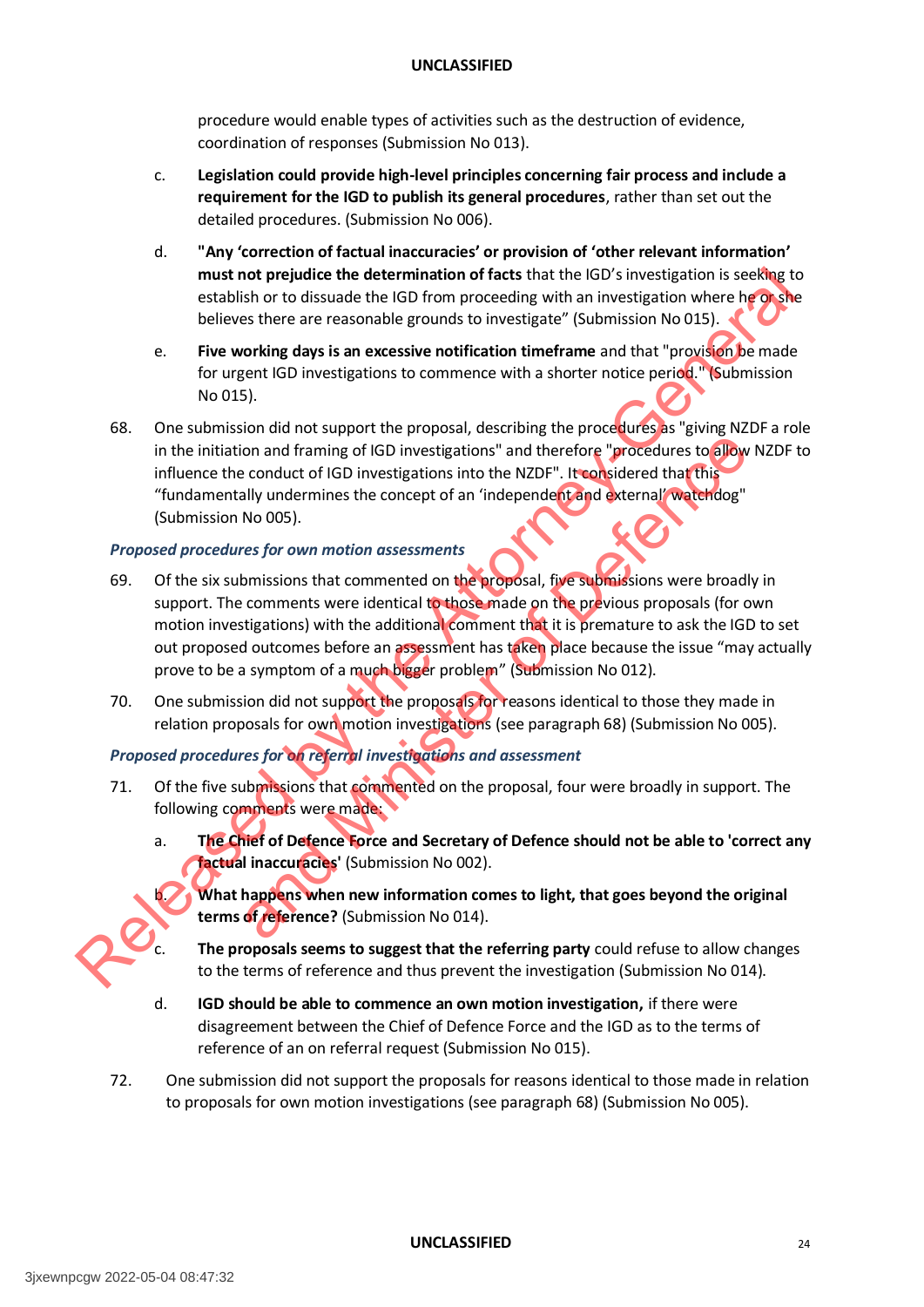# <span id="page-25-0"></span>**Chapter 6: Other matters**

#### <span id="page-25-1"></span>**The proposal regarding other matters**

73. Submitters were asked if they had any additional feedback to provide.

#### <span id="page-25-2"></span>**What we heard from submitters**

- 74. Themes raised in the submissions were:
	- a. **Complaints:**
- i. **"Secure and confidential email and telephone lines to the IGD" should be available for rank and file troops and Ministry of Defence officials to raise complaints about** "serious unit, systemic and/or organisational command-andcontrol problems that violate or undermine the principle of civilian control of the military, or when potential war crimes, crimes against humanity or other violations of jus in bello have occurred." "These are not "normal' soldiering complaints or referrals about common crimes that can be addressed by the military judicial system or via normal military and civil service administrative processes and procedure" (Submission No 013). 74. Themes raised in the submissions were:<br>
a. Complaints:<br>
i. "Secure and confidential email and telephone lines to the IGD" shoulder<br>
wailable for rank and file troops and Ministry of Defence officials To axis<br>
contribu
	- ii. **There should be a "'postbox function'… to deal with concerns** raised by both those within the military (to which rules for 'whistle-blowers' must be created) and also  $$ with concerns raised by the other outside public, of which people like journalists, should be foremost" (Submission No 010).
	- iii. **Like the IGIS**, "the IGD should be able to receive complaints from all NZDF staff, military and civilian" (Submission No 005).
	- iv. **IGD should be able to investigate based on a request to investigate, or disclosure of information, from a member of the public,** provided that such a complaint or request to investigate meets the same threshold that would justify an investigation "on referral" by the Minister of Defence, the Secretary of Defence, or the Chief of Defence Force" (Submission No 015). mutativy or when potential wat cultures, cultures against martial particular transverse is provided to the private the private complete is a set of "normal" solidiering completing the distribution of the set of the matter
	- b. **Whistle blowers**



- **IGD should be included in the new Protected Disclosures** legislation with the same status as the IGIS. (Submission Nos 005 and 006).
- Whistle blowers should be protected, including reference to how the privacy and identifiable aspects of such categories of people are protected within the IGD investigation process (Submission No 008).
- iii. **There should be "internal and external processes for safe reporting** of 'whistle blowing' or wrongdoing that includes: publicised points of confidential contact (including at least one member of the governing body), a process for investigation and escalation; and prescribed timeframes for investigation and response." (Submission No 008).
- 75. Other comments included:
	- a. **The primary problem identified was incorrect and proposals watered down** to benefit NZDF (Submission 005)**.**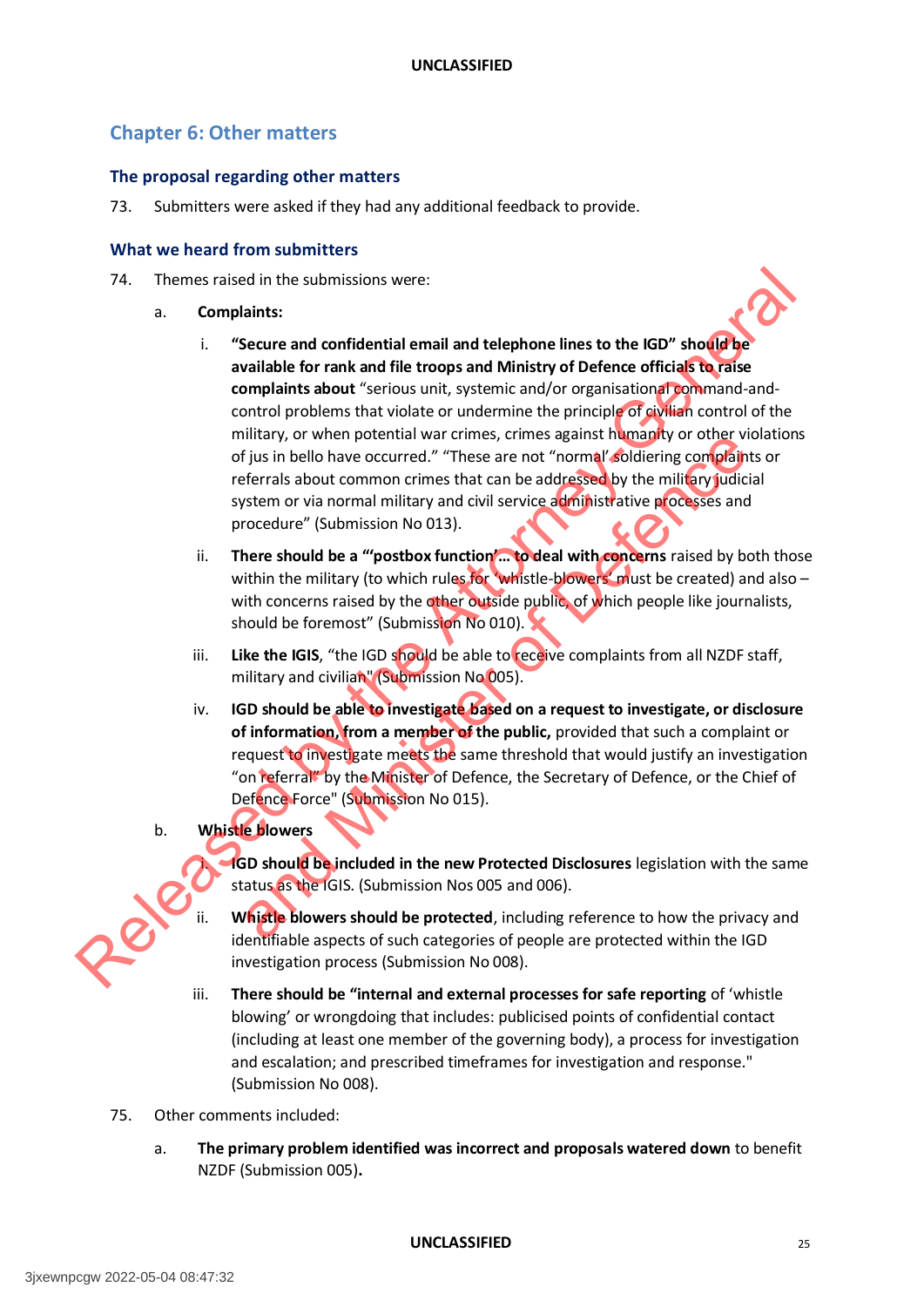- b. **The IGD's Advisory Panel** should have a role in identifying international best practice (Submission No 002).
- c. **"The IGD must be seen as the third branch of the Defence establishment**, co-equal with the MoD and NZDF Command" (Submission No 013).
- d. **The weakest link in the existing system and in the proposed system is** "if someone in the chain of command or an international ally blocks investigation. A key question then is whether and how the new process is able to manage that eventuality" (Submission No 003).

and Minister of Defence

76. There was also one suggestion about Defence Force Order 35 itself which is not included in this report (Submission No 010). Is whether and how the new process is able to mange that eventuality" (Submission No D10).<br>
TR. There was also one suggestion about Defence Force Order 35 itself which is not including the theory<br>
report (Submission No D10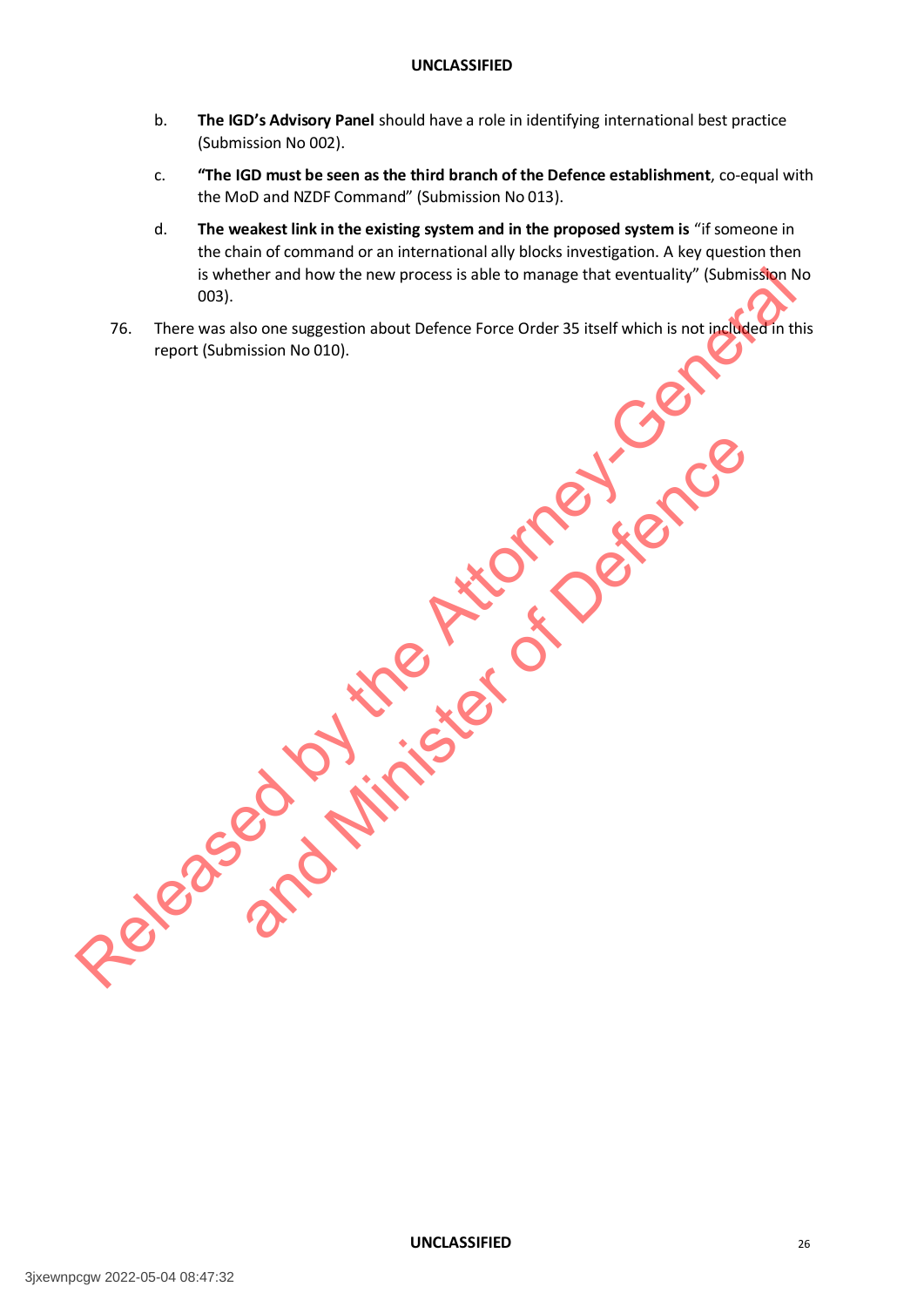# <span id="page-27-0"></span>**Annex A: List of submissions**

| <b>SUBMISSION NO</b> | <b>SUBMITTER</b>                           |
|----------------------|--------------------------------------------|
| 001                  | Professor Robert Ayson                     |
| 002                  | Dr Thomas Gregory                          |
| 003                  | Professor Janet Mclean                     |
| 004                  | Associate Professor John Ip                |
| 005                  | Mr Nicky Hager                             |
| 006                  | The New Zealand Law Society                |
| 007                  | Sir Geoffrey Palmer and Sir Terence Arnold |
| 008                  | The Council for International Development  |
| 009                  | The New Zealand Human Rights Commission    |
| 010                  | Professor Alexander Gillespie              |
| 011                  | Transparency International New Zealand     |
| 012                  | Professor Robert Patman                    |
| 013                  | [Redacted at submitter's request]          |
| 014                  | Professor David Capie                      |
| 015                  | [Redacted at submitter's request]          |
| Reagand              |                                            |